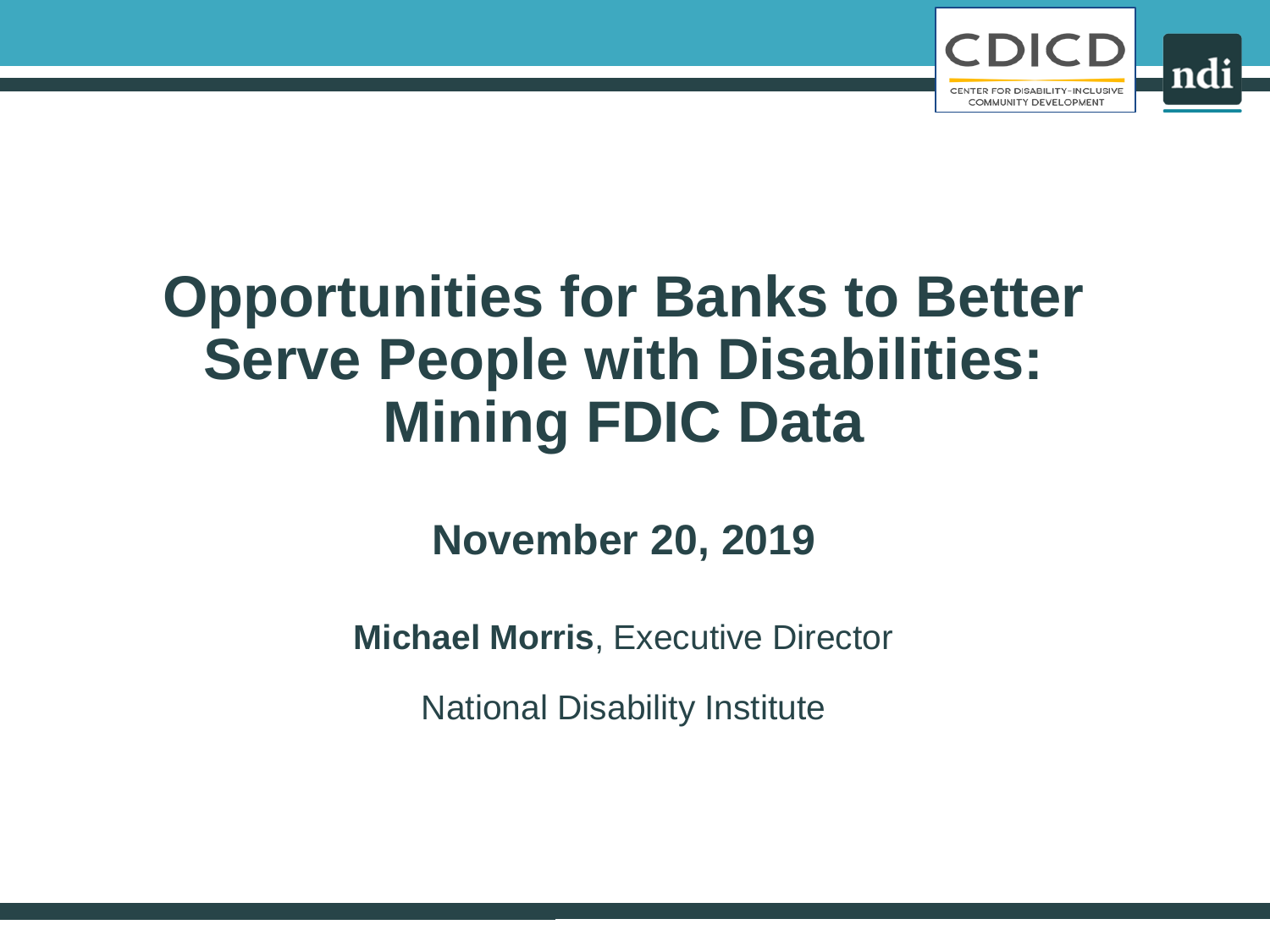

X

# **Listening to the Webinar**

- The audio for today's meeting can be accessed using Computer Audio or by calling in by phone. If you select Computer Audio, please make sure your speakers are turned on or your headphones are plugged in.
- If you do not have sound capabilities on your computer or prefer to listen by phone, dial …



Automatically join audio by computer when joining a meeting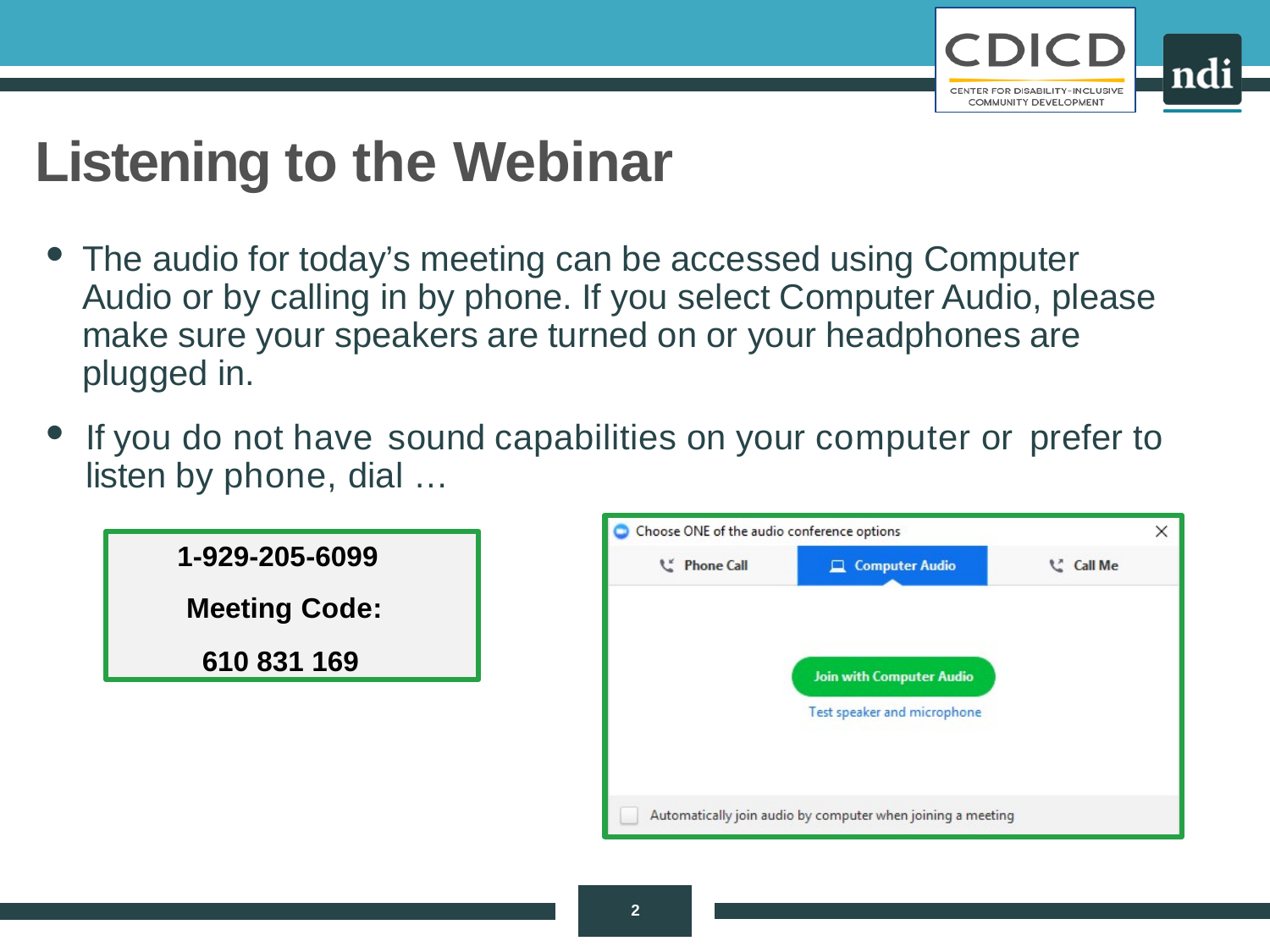

# **Captioning**

- Real-time captioning is provided during this webinar.
- The captions can be found by clicking on the "cc" button in your Zoom controls at the bottom of the screen.
- If you do not see the captions after clicking the button, please alert the host via the chat box. You may also view captions in your browser at [http://www.streamtext.net/player?event=NDI.](http://www.streamtext.net/player?event=NDI)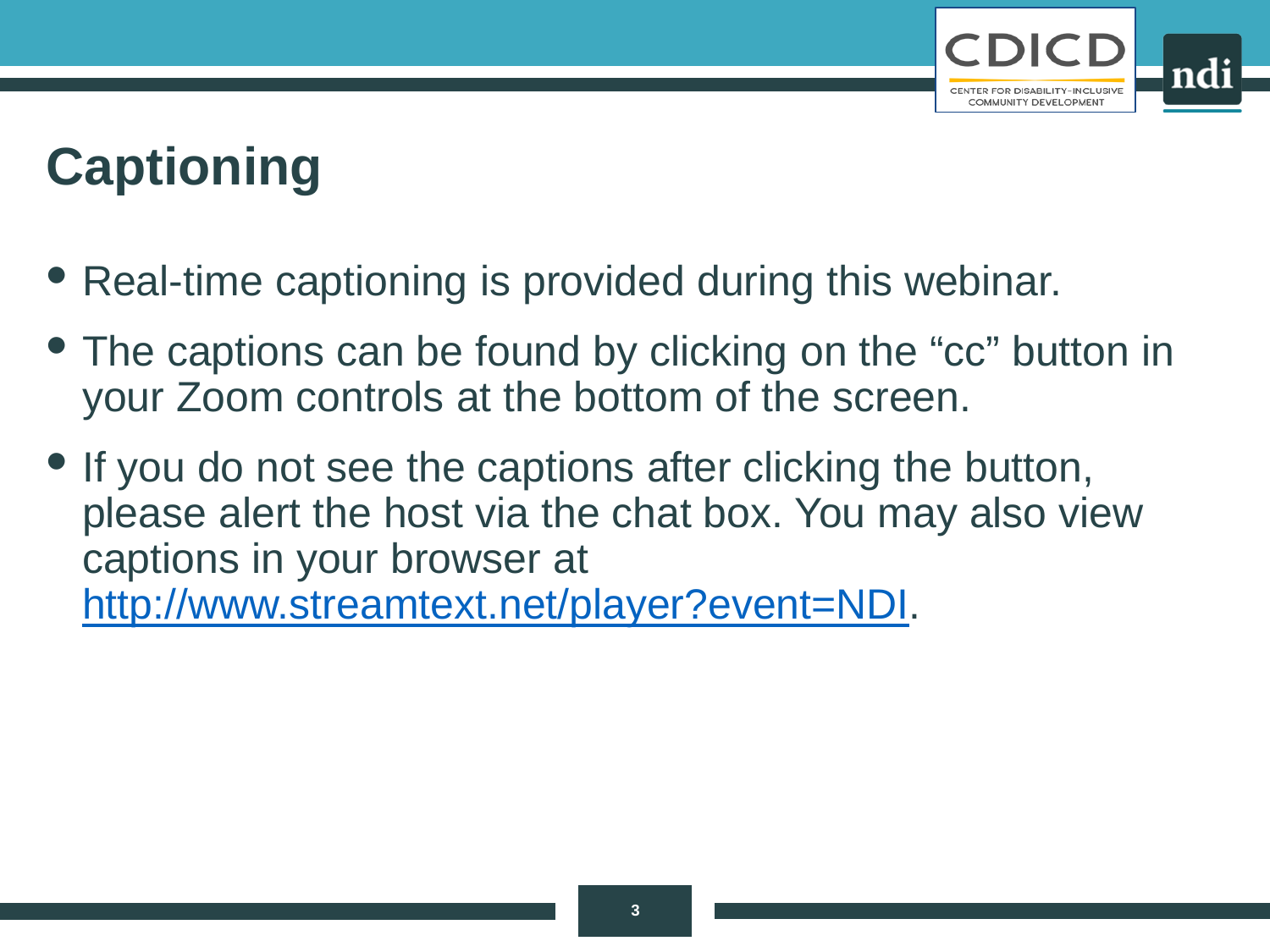

## **Submitting Questions**

- Please use the Q&A box to submit any questions you have during the webinar and we will direct them accordingly.
- If your question is not answered during the webinar, or you are listening by phone and not logged in, you may email [kauchenbach@ndi-inc.org.](mailto:kauchenbach@ndi-inc.org)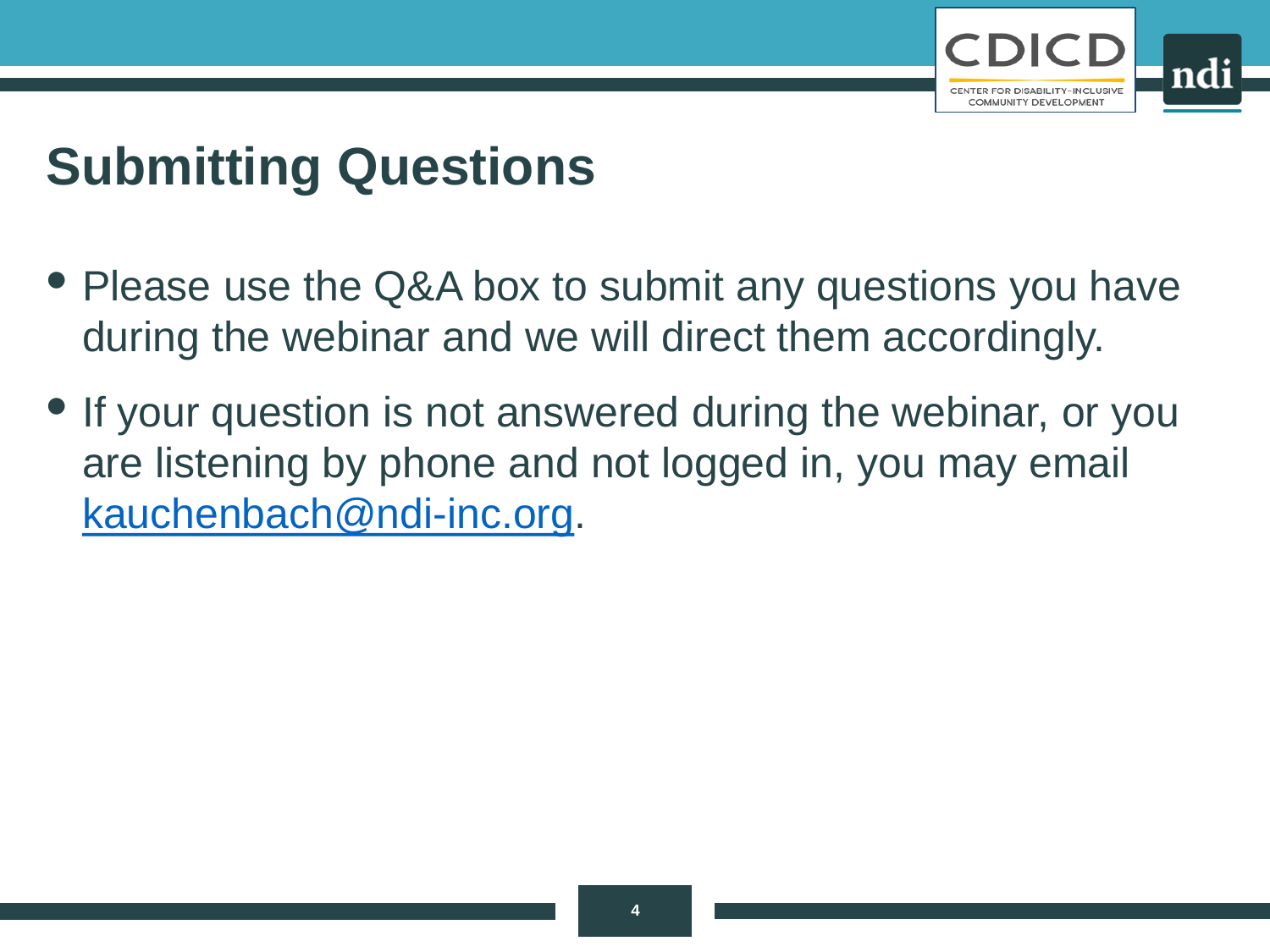

# **Technical Assistance**

- If you experience any technical difficulties during the webinar, please use the chat box to send a message to the NDI Host or email [kauchenbach@ndi-inc.org.](mailto:kauchenbach@ndi-inc.org)
- Please note: This webinar is being recorded and the materials will be placed on the National Disability Institute website at [https://www.nationaldisabilityinstitute.org/resources/webinars.](https://www.nationaldisabilityinstitute.org/resources/webinars)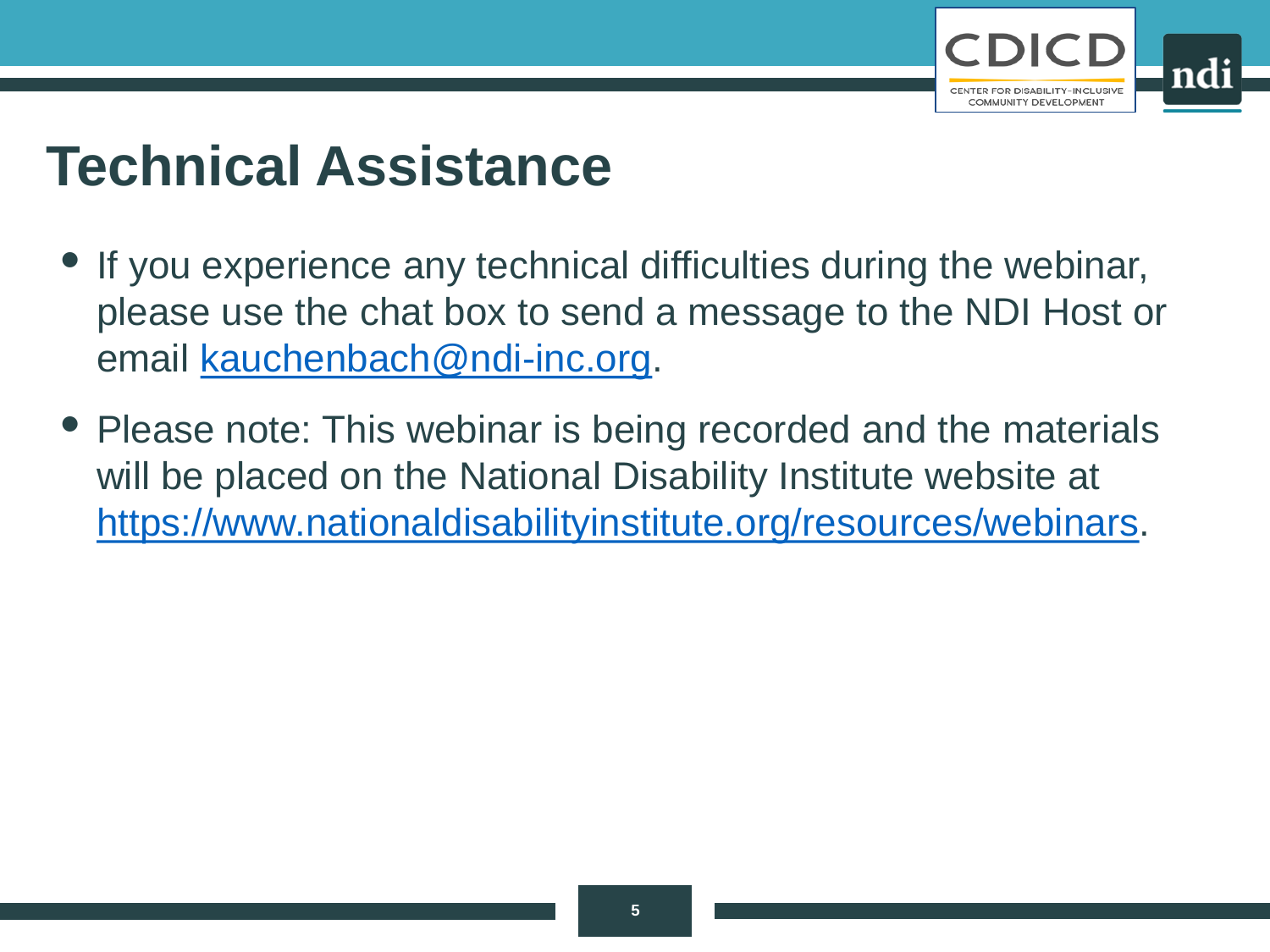

## **Disclaimer**

*The views and opinions expressed in this presentation are those of the speakers and do not necessarily reflect the official policy or position of any of the government agencies or organizations mentioned.*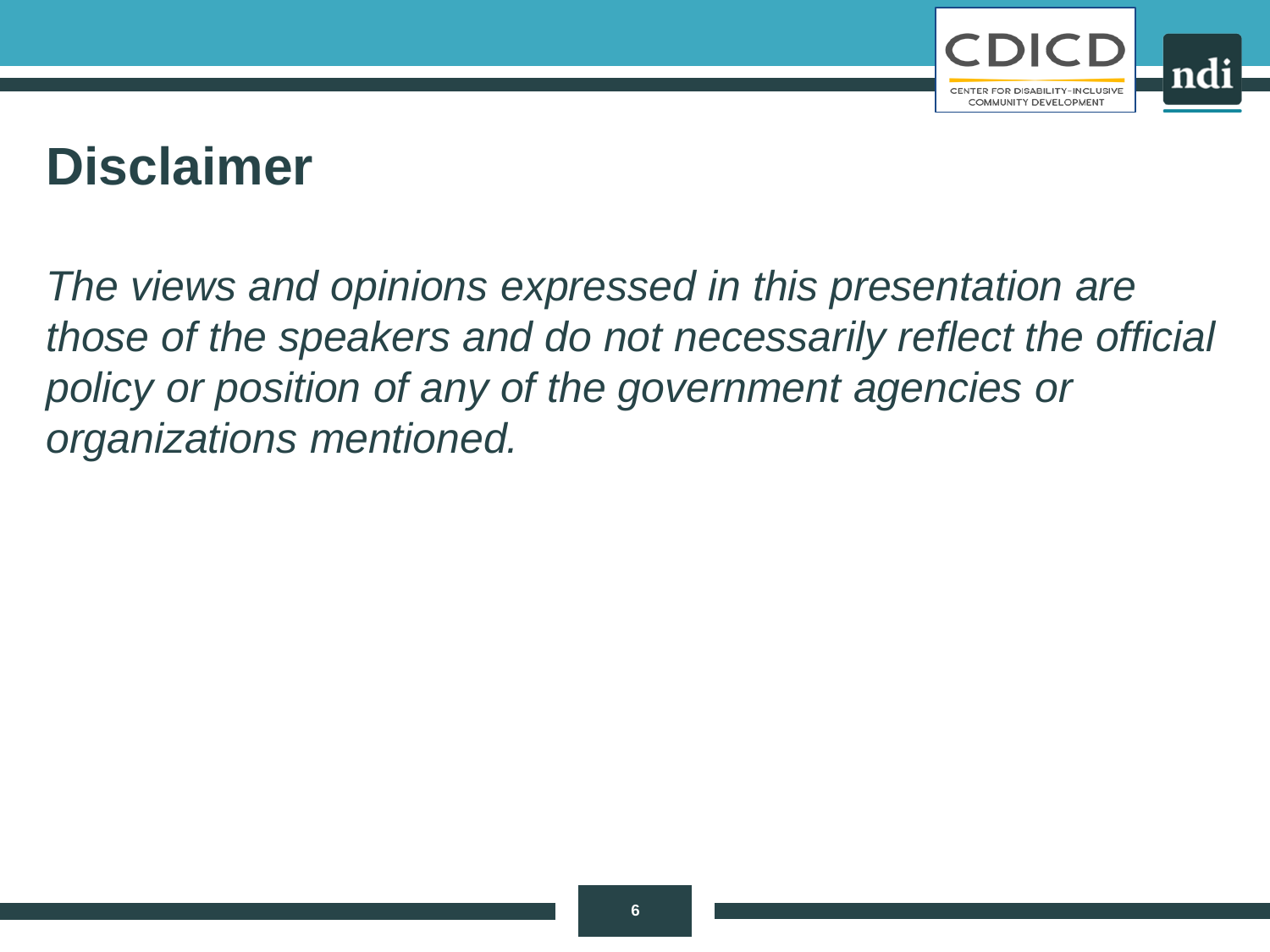

## **Welcome**



## **Michael Morris**

*Executive Director*

National Disability Institute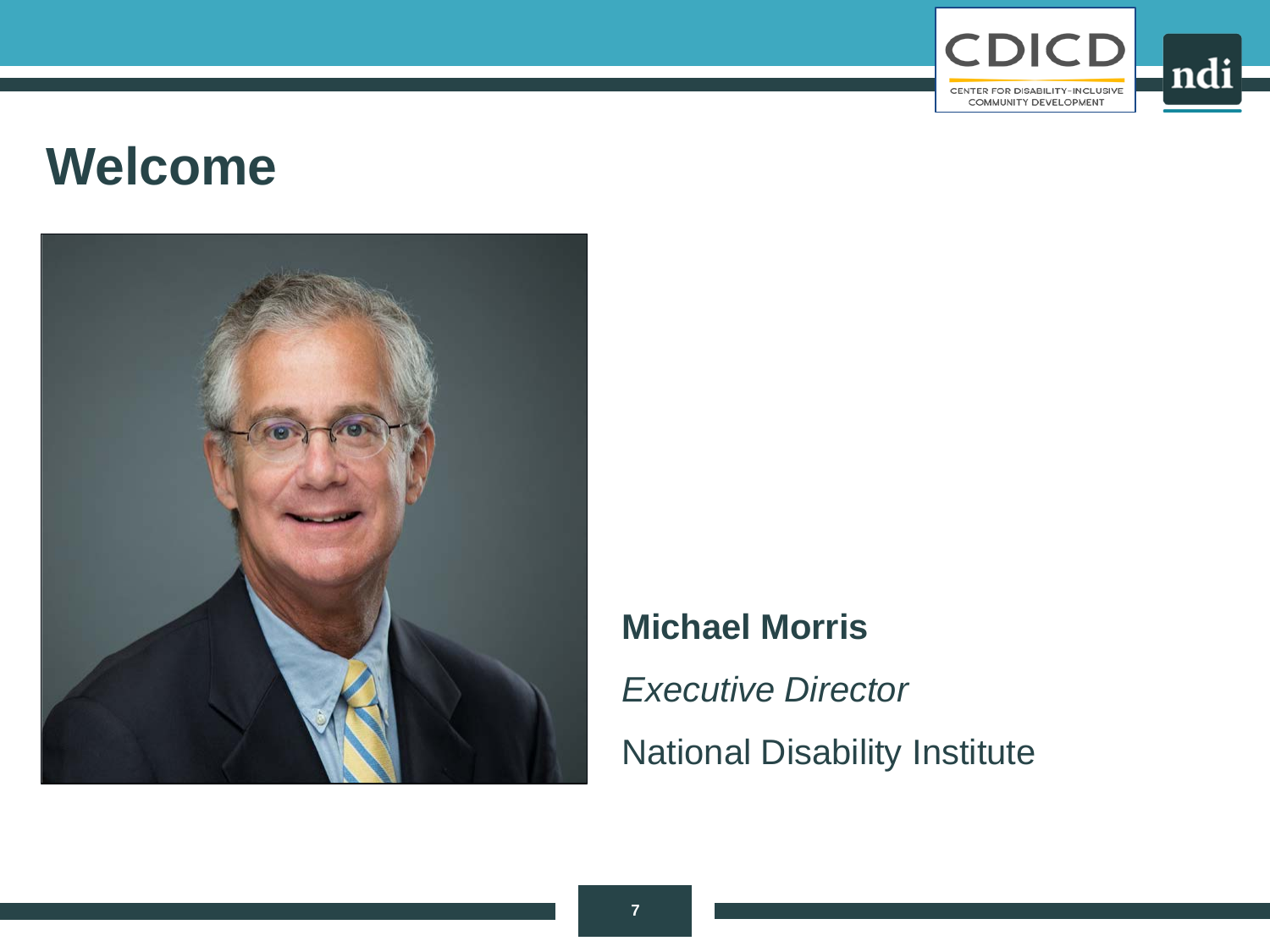## **Keith Ernst**

## **Associate Director for Consumer Research and Examination Analytics, Federal Deposit Insurance Corporation (FDIC)**

Keith Ernst has served as Associate Director for Consumer Research and Examination Analytics at the FDIC since 2011. This role extends a career that has spanned the intersection of research, policy and banking issues. In his present capacity, he leads a team of researchers and analysts that provides expertise to the FDIC's compliance supervision program and conducts original consumer research, including research on economic inclusion topics such as the FDIC National Survey of Unbanked and Underbanked Households. Mr. Ernst's own financial services research has been published in various outlets, including academic journals. He has presented his work at research conferences, industry events, as well as in testimony before Congress and regulatory agencies. He has previous analytic experience in secondary mortgage market operations and has served as a consultant in fair lending matters. Mr. Ernst is a graduate of Hofstra University and holds both a master's degree in public policy studies and a J.D. from Duke University.



COMMUNITY DEVELOPMENT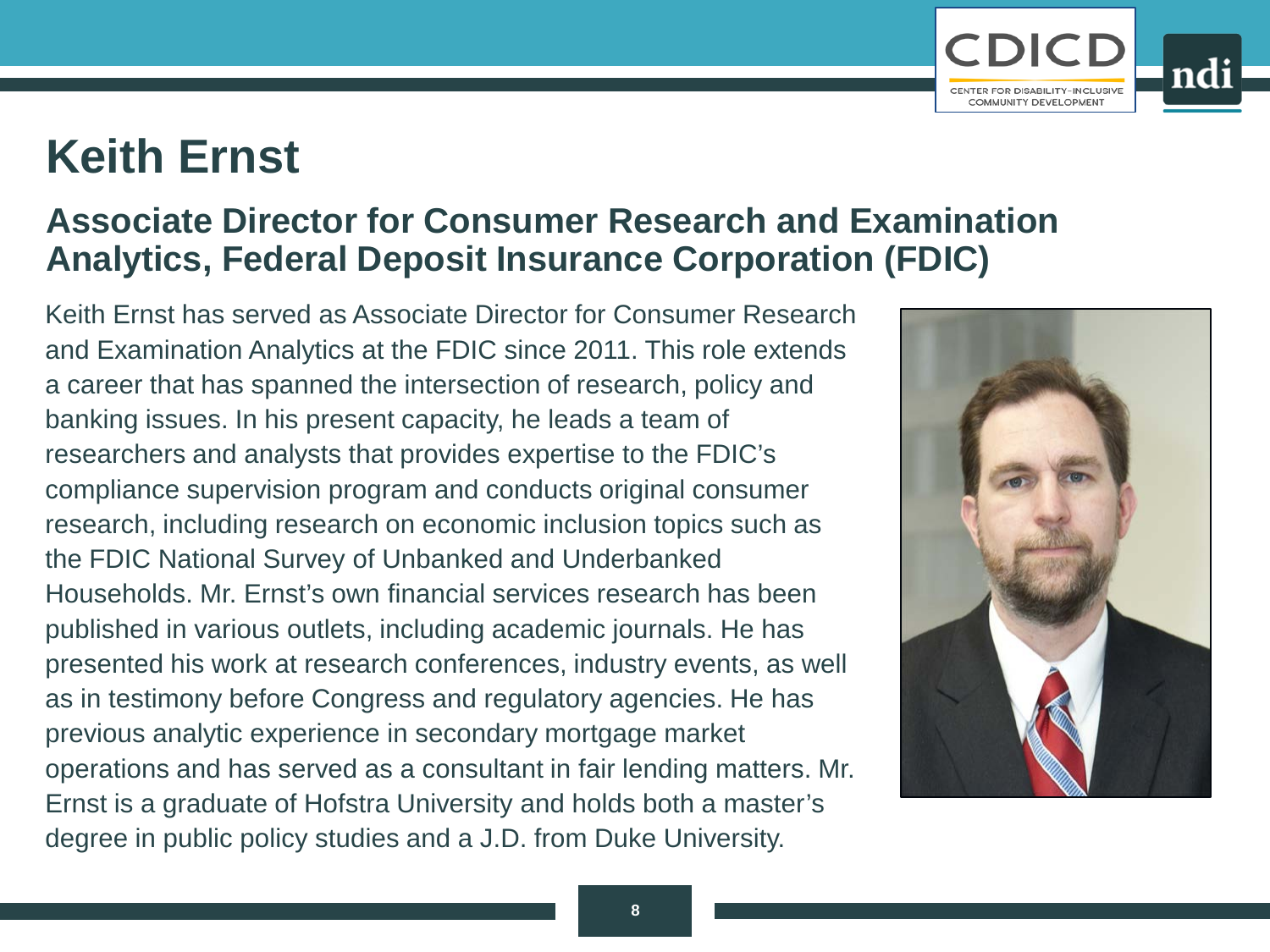

## **Economic Inclusion Research**

Keith Ernst

November 20, 2019

National Disability Institute Webinar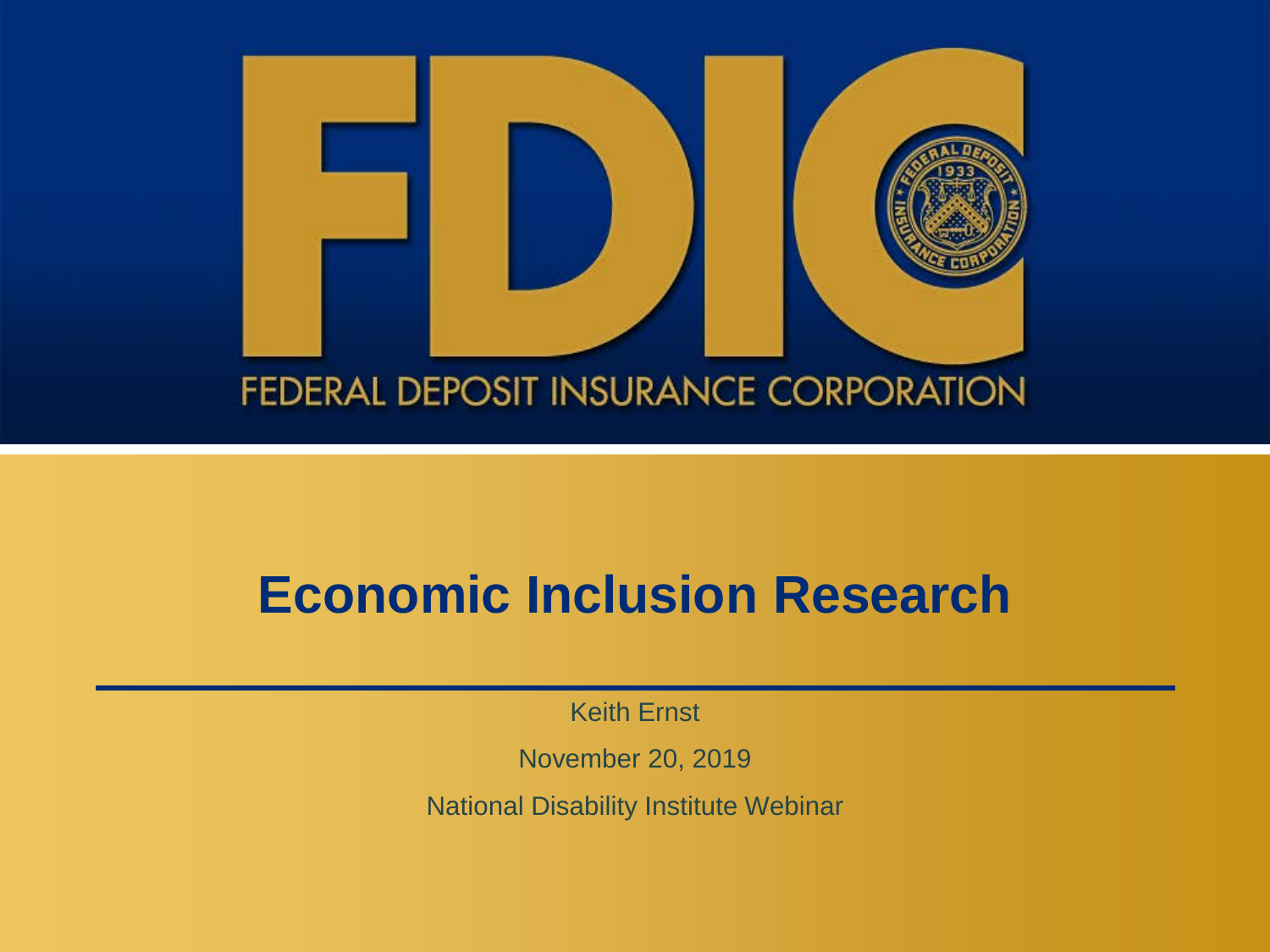

- **F** Inclusion supports confidence in the banking **system**
- **Research can inform efforts to expand consumers' access and use of banks**
- **FDIC has conducted a range of survey & qualitative research as well as demonstration projects**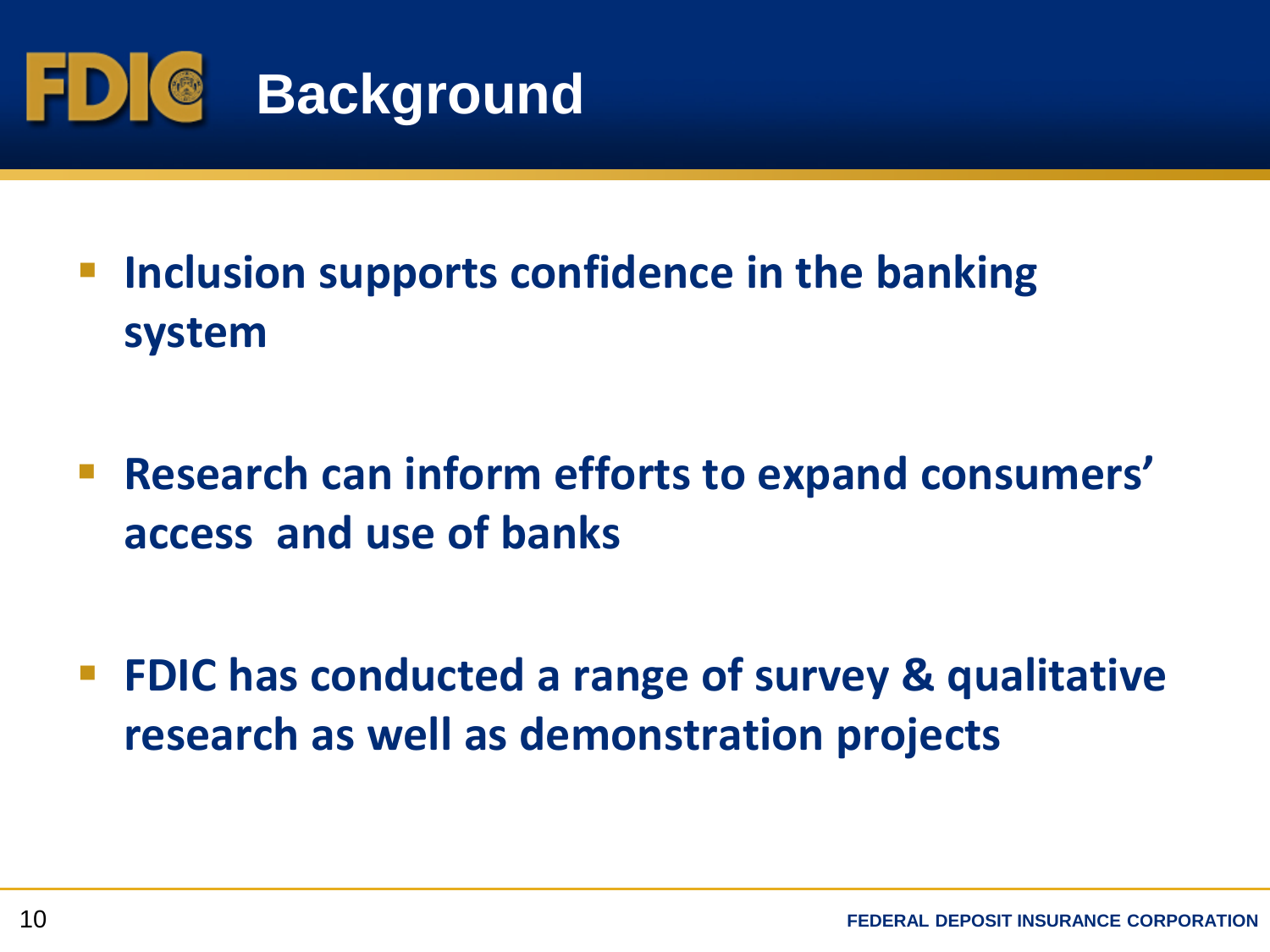

- **Conducted every two years since 2009**
- **Rigorously developed, field-tested and professionally administered**
- **35,000+ responses enable national, state and local estimates and demographic-based estimates**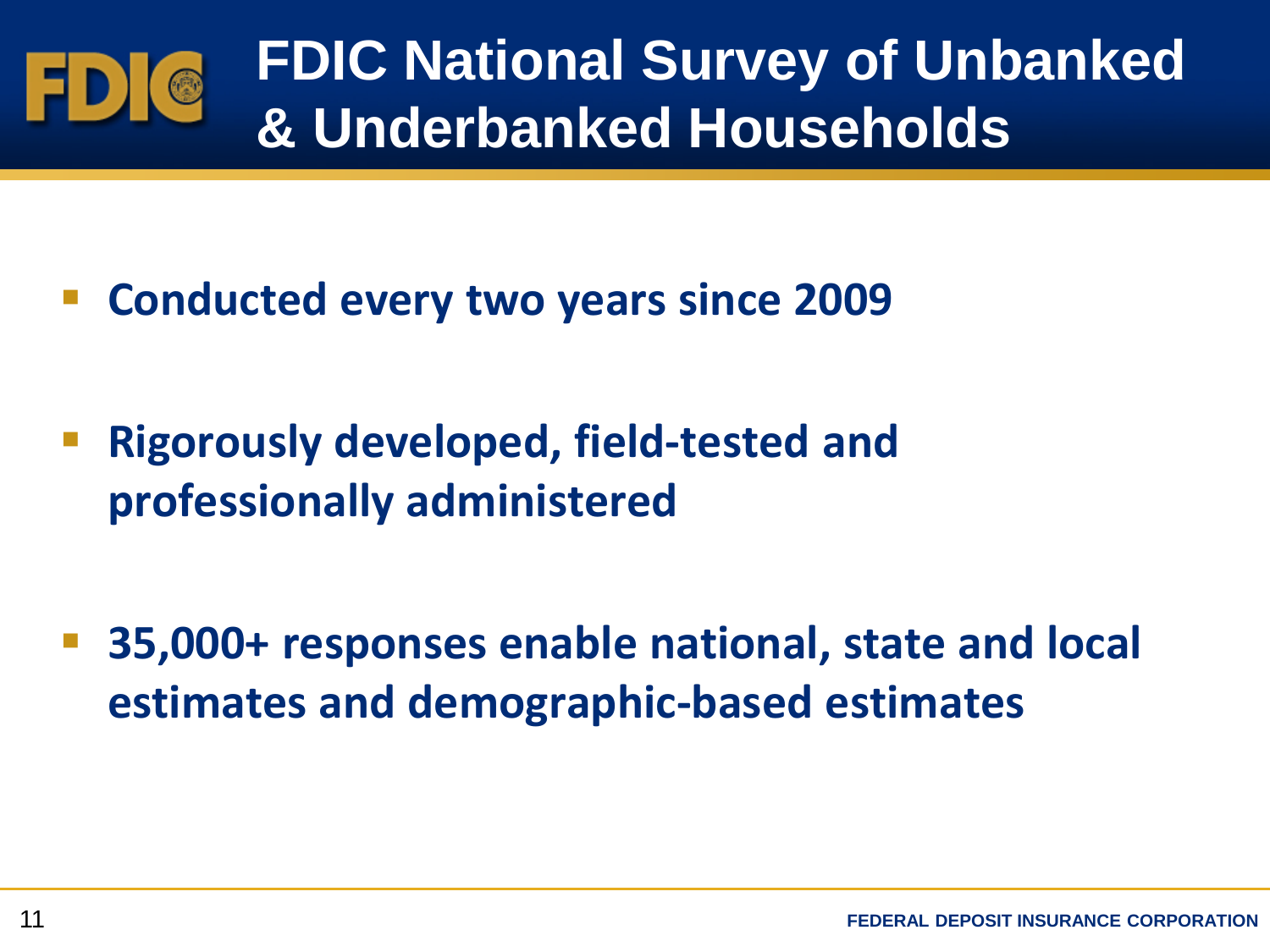

- **Measure inclusion through two primary metrics banked & underbanked**
- **Include additional metrics to extend these frames (e.g., access to credit or channel use)**
- **Identify insights into opportunities to expand access and use**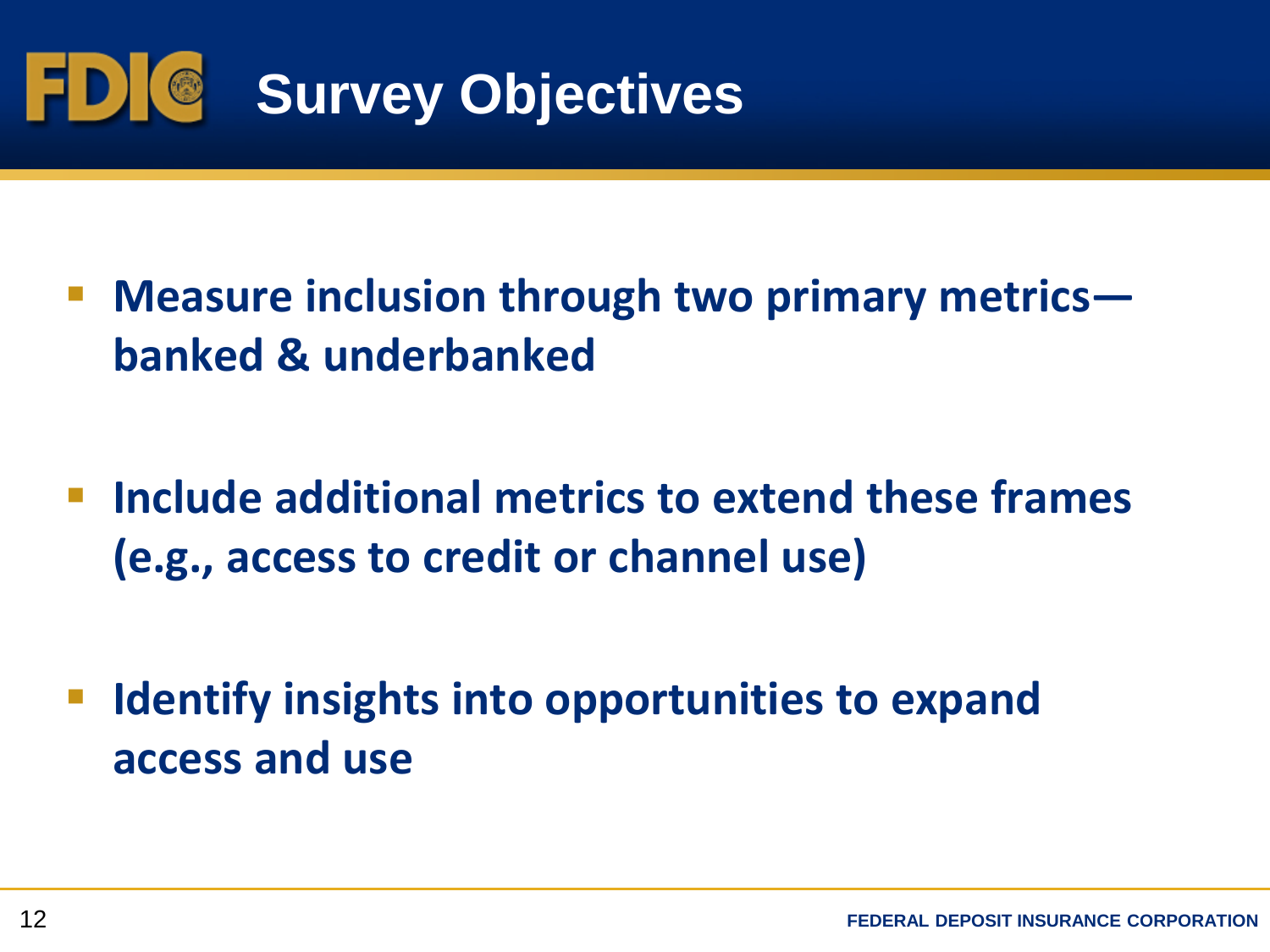

- **Assisted by users, we regularly identify revisions**
- **Intensity of non-bank, alternative financial services use**
- **Satisfaction with banking relationship**
- **Streamlined to support strong response rate and data quality**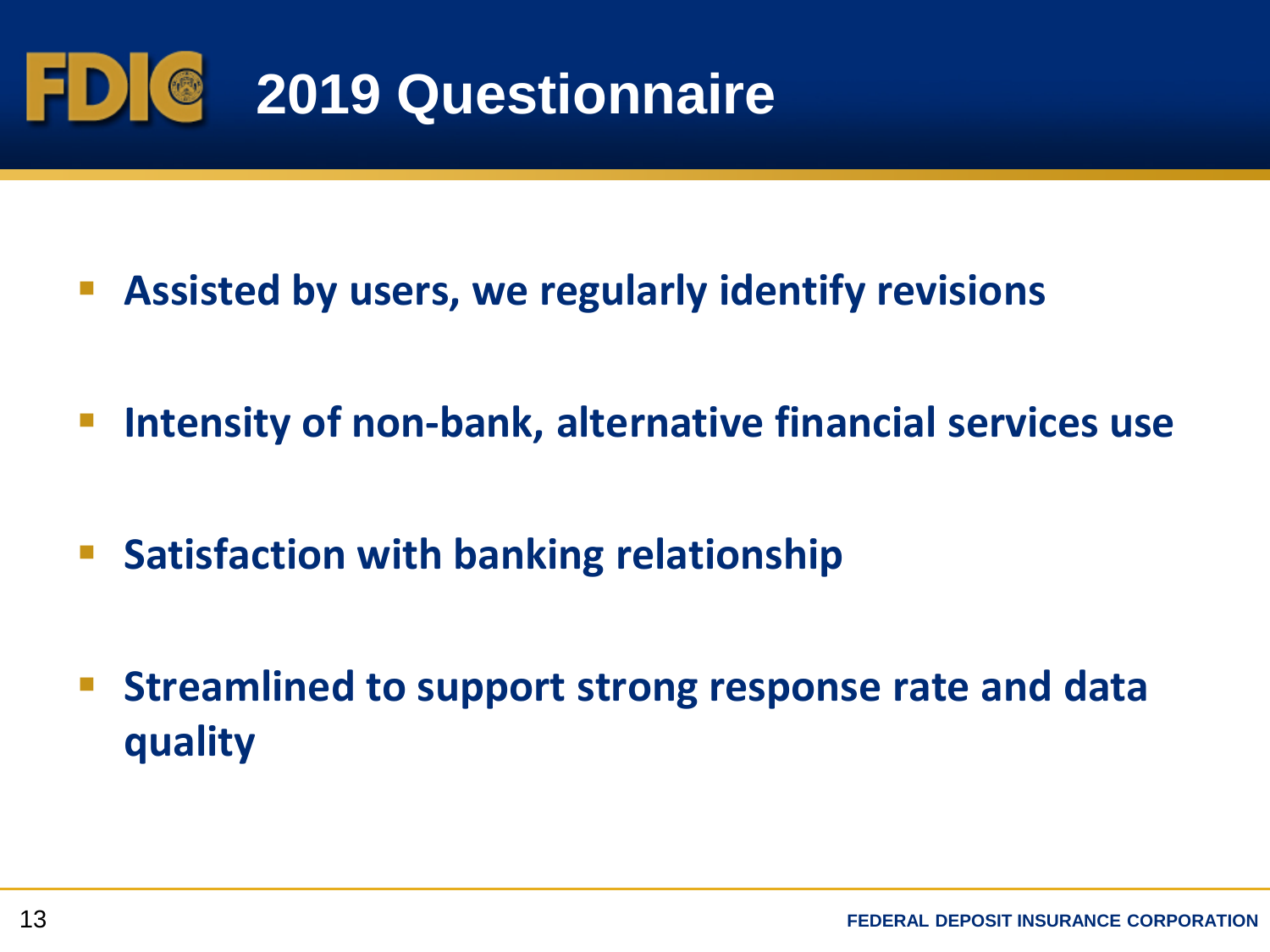

- **Authoritative reference**
- **Results for markets, population segments and over time**
- **Identify confluences that suggest potential opportunity**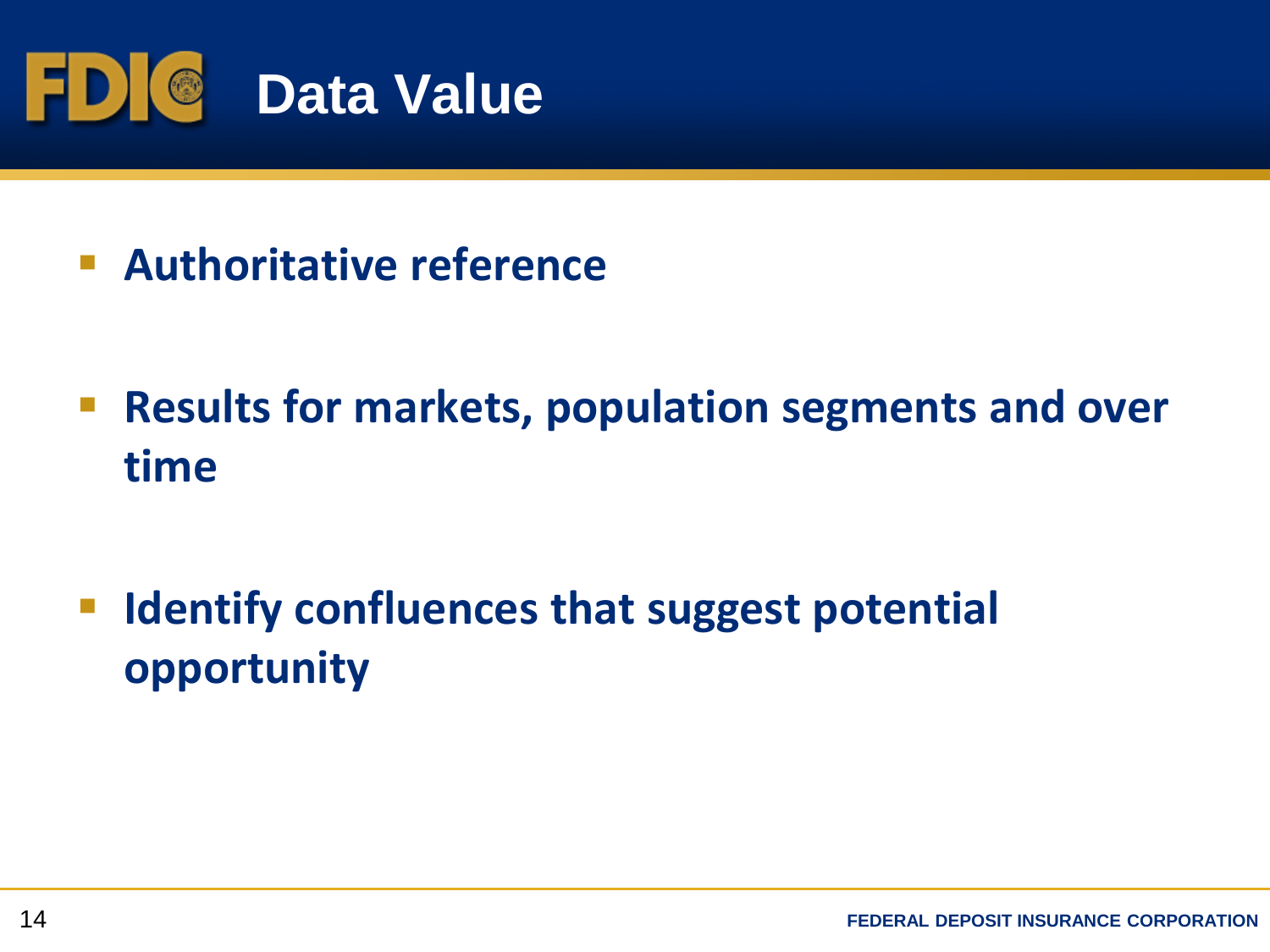# FDIC Resources

**DESCHIDEFE** 

### ECONOMICINCLUSION.GOV

**WHAT IS ECONOMIC INCLUSION?** 

SURVEYS & DATA **INITIATIVES** 



| SELECT GEOGRAPHY: |  |                      |                                |  |
|-------------------|--|----------------------|--------------------------------|--|
| VIEW STATE DATA:  |  | <b>COMPARE AREAS</b> |                                |  |
| Please Select One |  |                      | <b>COMPARE DIFFERENT AREAS</b> |  |

2017 SURVEY RESULTS

b 2017 Report - PDE (PDE Help)

the full findings here.

PDE (PDF Help)

In 2017, the FDIC conducted the biennial survey

of unbanked and underbanked households. See

D 2017 Executive Summary - PDF (PDF Help)

D 2017 Technical Notes and Survey Revisions -

D 2017 Accendor Tables - PDF (PDF Help)

0 2017 Instrument - PDF (PDF Help)

#### **CREATE CUSTOM DATA TABLES &** CHARTS

Explore the full data set for the FDIC National Survey of Unbanked and Underbanked Households. Create custom tables and charts based on year, geography, topic and other variable filters.

CREATE CUSTOM DATA TABLE -**CREATE CUSTOM CHART** 

### **NEW! FIVE-YEAR ESTIMATES**

Five-year estimates of unbanked and underbanked rates are computed by combining data from three consecutive surveys to generate an estimate across the time period. See the EAQs for additional information

GET FIVE-YEAR ESTIMATES -

### 2017 FDIC National Survey of Unbanked and Underbanked Households

**FDI®** 

To assess the inclusiveness of the banking system, and in partial fulfillment of a statutory responsibility, the FDIC conducts blendal surveys of households to estimate the proportion of households that do not fully participate in the banking system.

The 2017 FDIC National Survey of Unbanked and Underbanked Households presents new data and insights on the size of unbanked and underbanked markets at the national, regional, state, and large metropolitan statistical area (MSA) levels.

EXPLORE 2017 SURVEY -

### **RELATED RESEARCH**

The FDIC conducted qualitative research regarding mobile financial services.

#### READ THE REPORT -

The FDIC conducted qualitative research regarding bank efforts to increase financial inclusion

### READ THE REPORT -

The FDIC released a white paper assessing the economic inclusion potential of mobile financial services

READ THE WHITE PAPER -

### • **Downloads**

- o Full report
- o Executive summary
- o Appendix tables
- **Tools**
	- o Custom data table
	- o Custom chart
	- o New: five-year estimates of unbanked and underbanked rates
- **Data page**
	- Datasets (yearly and multiyear)
	- o Documentation

### • **Subscribe to FDIC updates**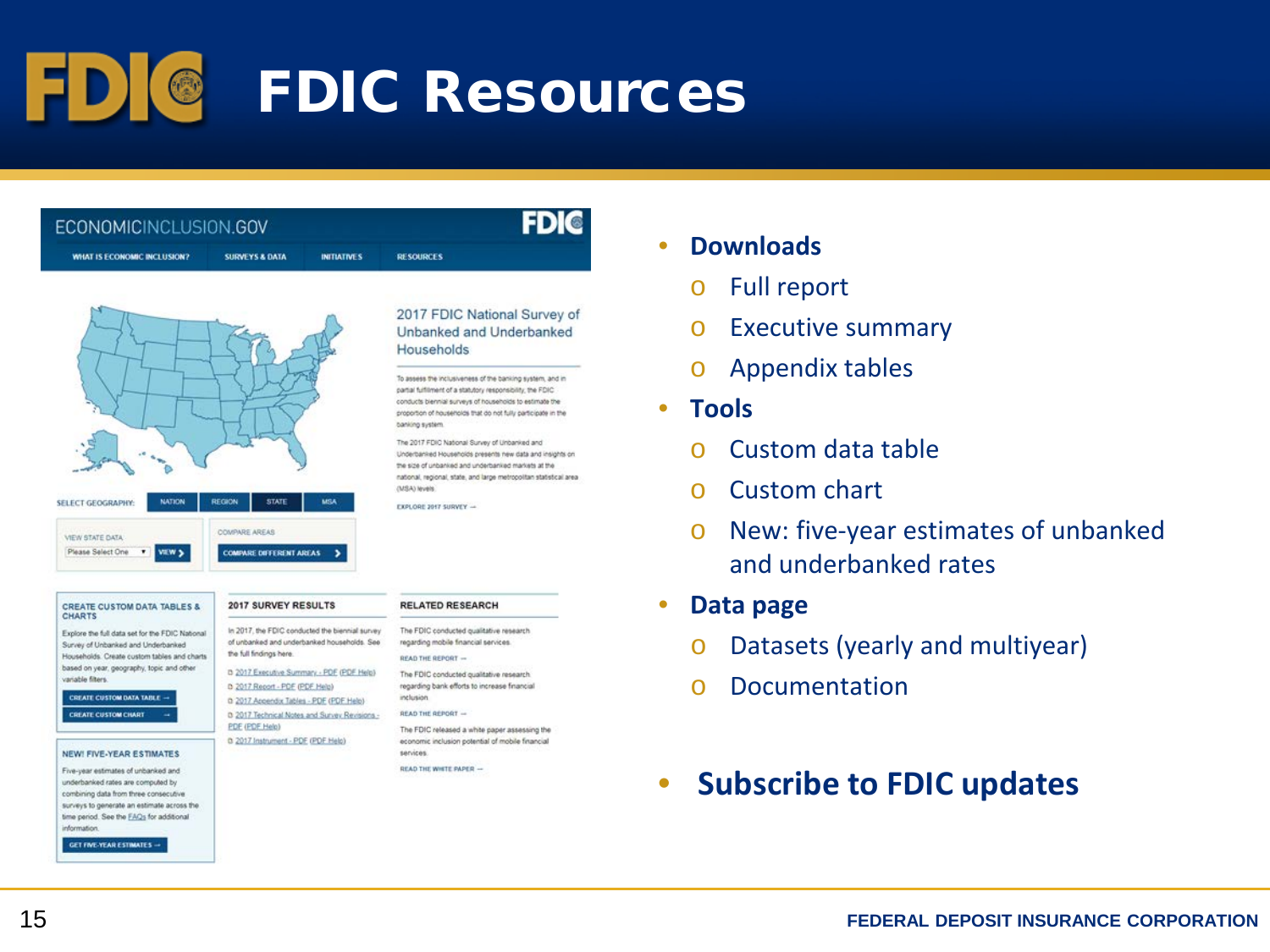

## **Nanette Goodman**

## **Research Director, National Disability Institute**

**Nanette Goodman** leads NDI's efforts to provide foundational research on the financial health and security of people with disabilities.

Community Development. She has produced four major reports that quantify the disparities between people with and without disabilities in their financial stability and use of financial services, and has conducted a series of focus groups to understand the challenges this population faces in accessing the banking system. In addition, she evaluates the impact and efficacy of financial empowerment programs and provides data support for NDI projects.



For the past 15 years, Ms. Goodman has been using quantitative and qualitative research methods to analyze disability policy issues in the U.S. and developing countries as an independent consultant, Research Director at Daniels and Associates and Research Associate at Cornell University Institute on Policy Research. She has written book chapters, published in peer-reviewed journals, developed policy white papers and contributed to government evaluation studies. She received her M.S. in Economics from the University of Wisconsin.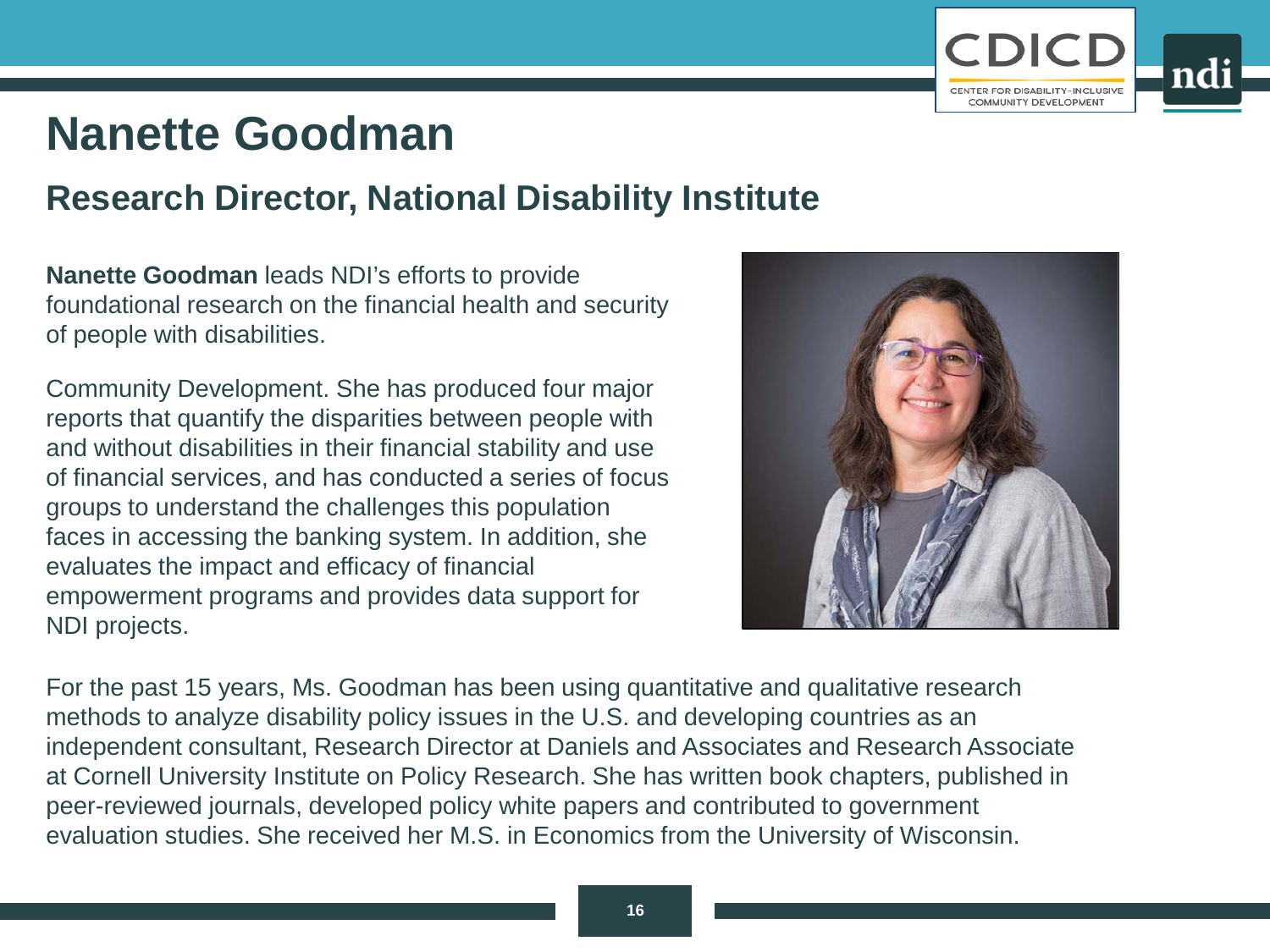

## **Approach**

- Used FDIC data to compare the experience of working-age households with a disability to those without disability.
	- o Disaggregated by disability and socio-economic characteristics
	- o Compared results to previous years
	- o Analyzed data with an eye toward asking the question, "What can banks do to better serve this population?"
- Conducted seven focus groups with a cross-section of disability types, race, income, education and employment status.
	- o Posed questions similar to FDIC
	- o Encouraged conversation between focus group participants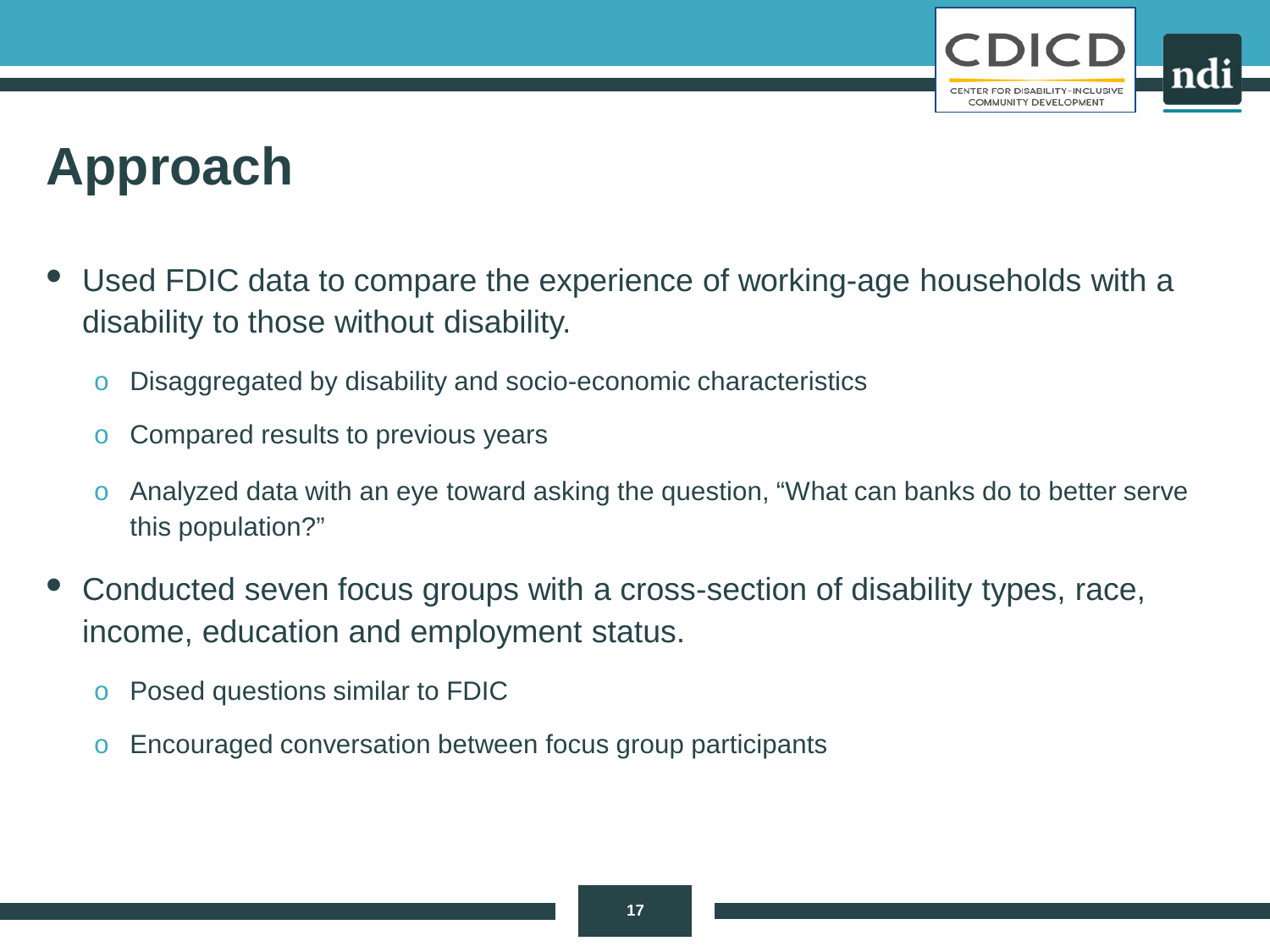

## **Identifying Disability in the Survey**

- Disability describes a wide range of individuals.
- Lived experience varied based on type of disability, severity, age of onset, socioeconomic and demographic characteristics
- In our analysis, disability is determined based on 7 questions
	- o **Hearing:** Deaf or serious difficulty hearing
	- o **Seeing:** Blind or serious difficulty seeing
	- o **Cognitive:** Difficulty remembering, concentrating or making decisions because of a physical or mental or emotional issue
	- o **Ambulatory:** Difficulty walking or climbing stairs
	- o **Self Care:** Difficulty bathing or dressing
	- o **Independent Living:** Difficulty doing errands alone
	- o **Work Disability:** Not working because of a health condition or disability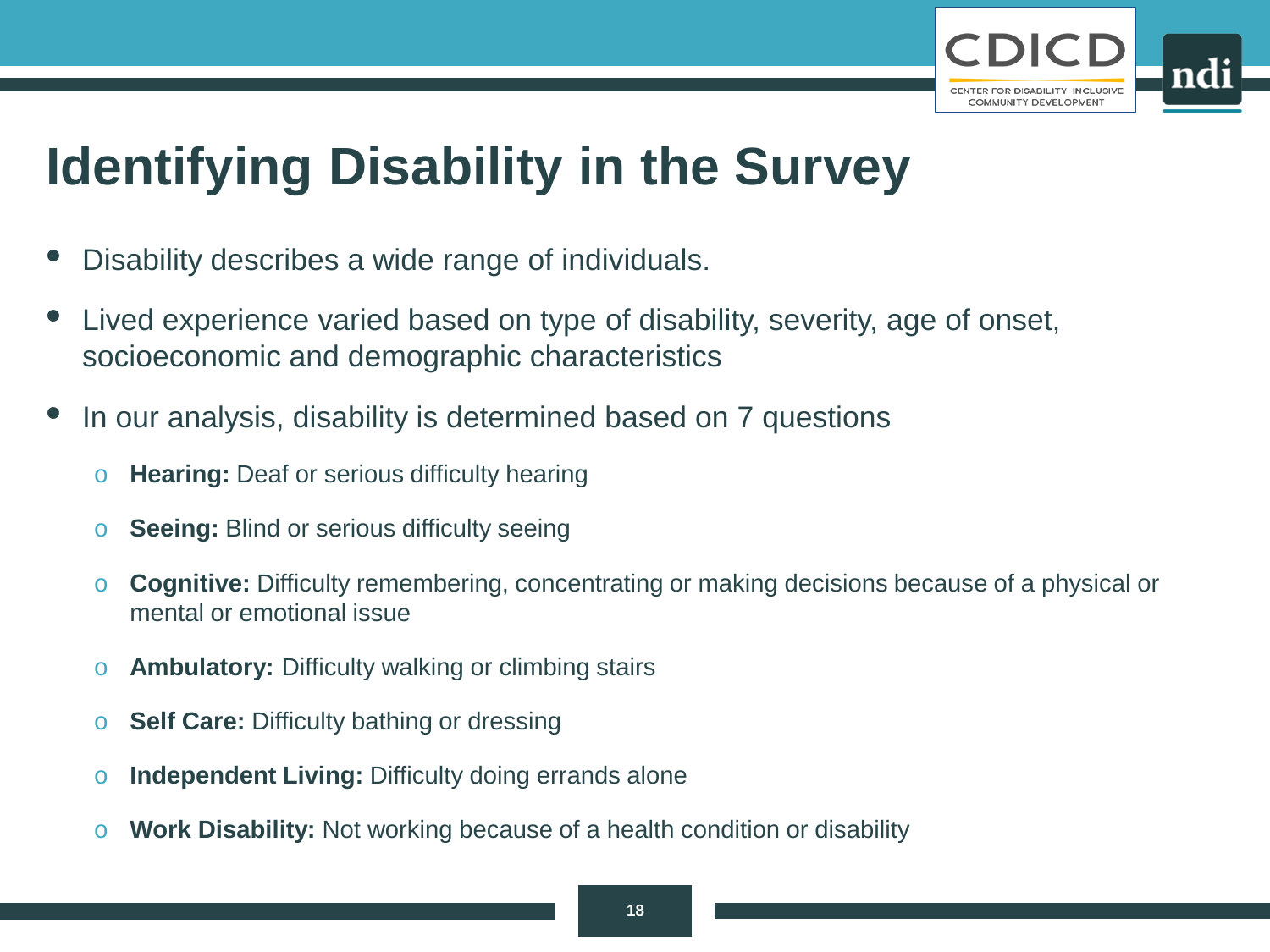

## **Characteristics of Households with a Disability**

- Like other socio-economic and demographic characteristics of the household, disability is determined by the status of the "householder."
- Although disability exists in households across the socioeconomic spectrum, households with disability are:
	- o Disproportionately lower income,
	- o More likely to be older, and
	- o Tend to have lower levels of education.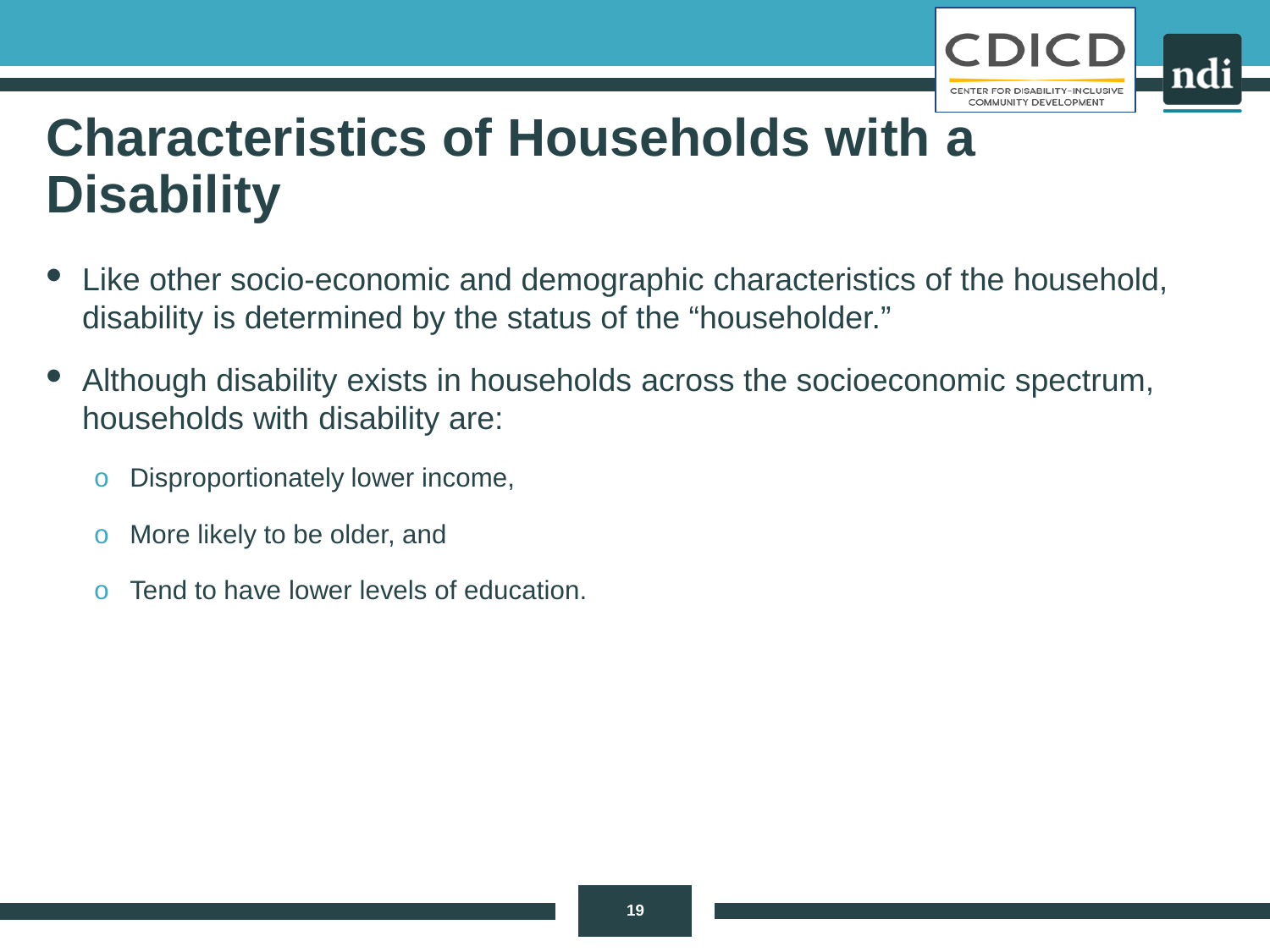

# **Banking Status**<br>• Households with a disability



- were three times as likely to be unbanked as households with no disability
- 25 percent of households have a bank account, but used a service that either: (1) the bank does not offer; (2) the bank offers, but the household does not qualify; or (3) is offered elsewhere at a lower price or with more convenience.
- Even when controlling for other characteristics, households with disabilities are less banked than those without disabilities.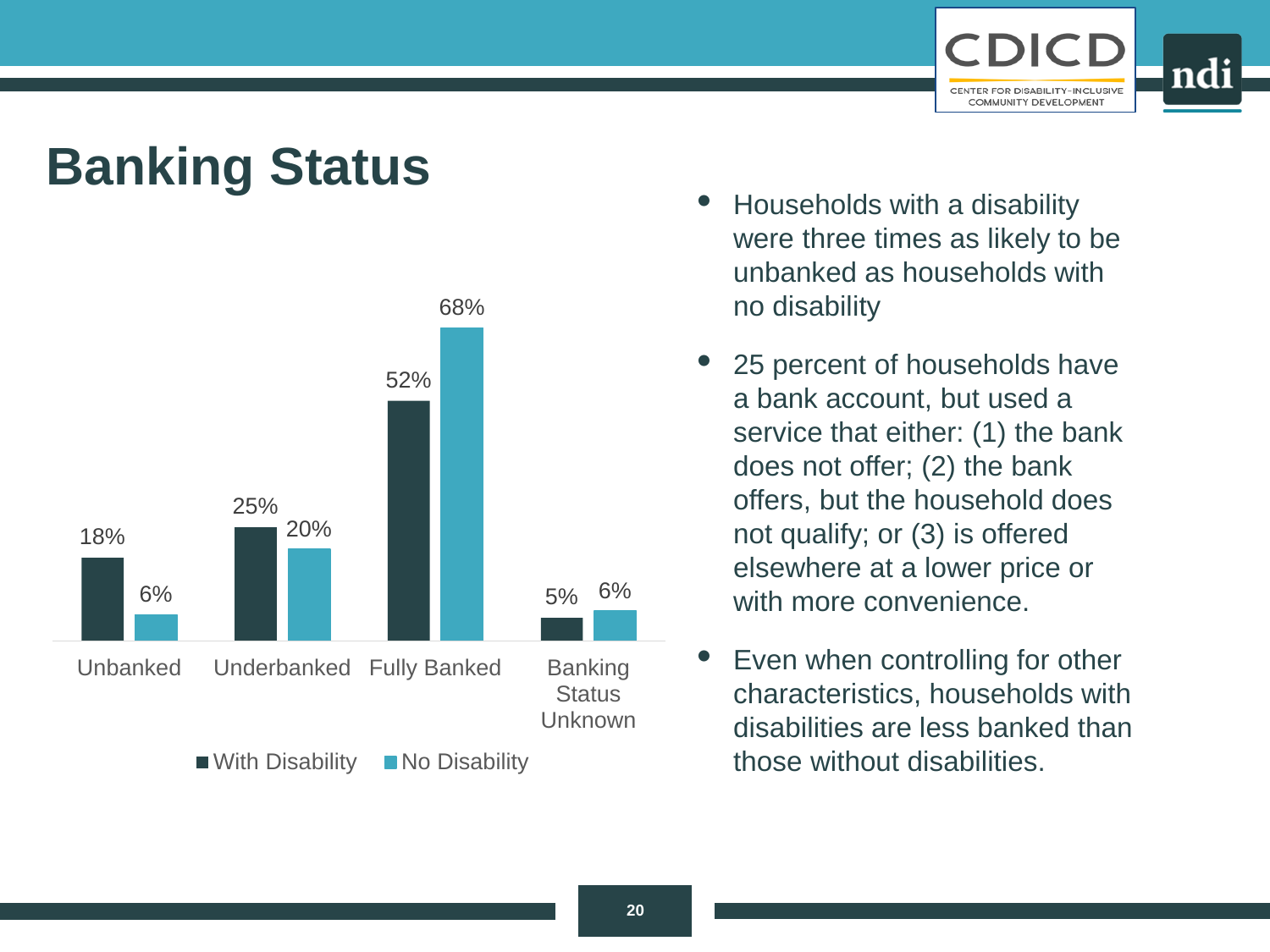

## **Unbanked Rate: Disability Gap Is Increasing**

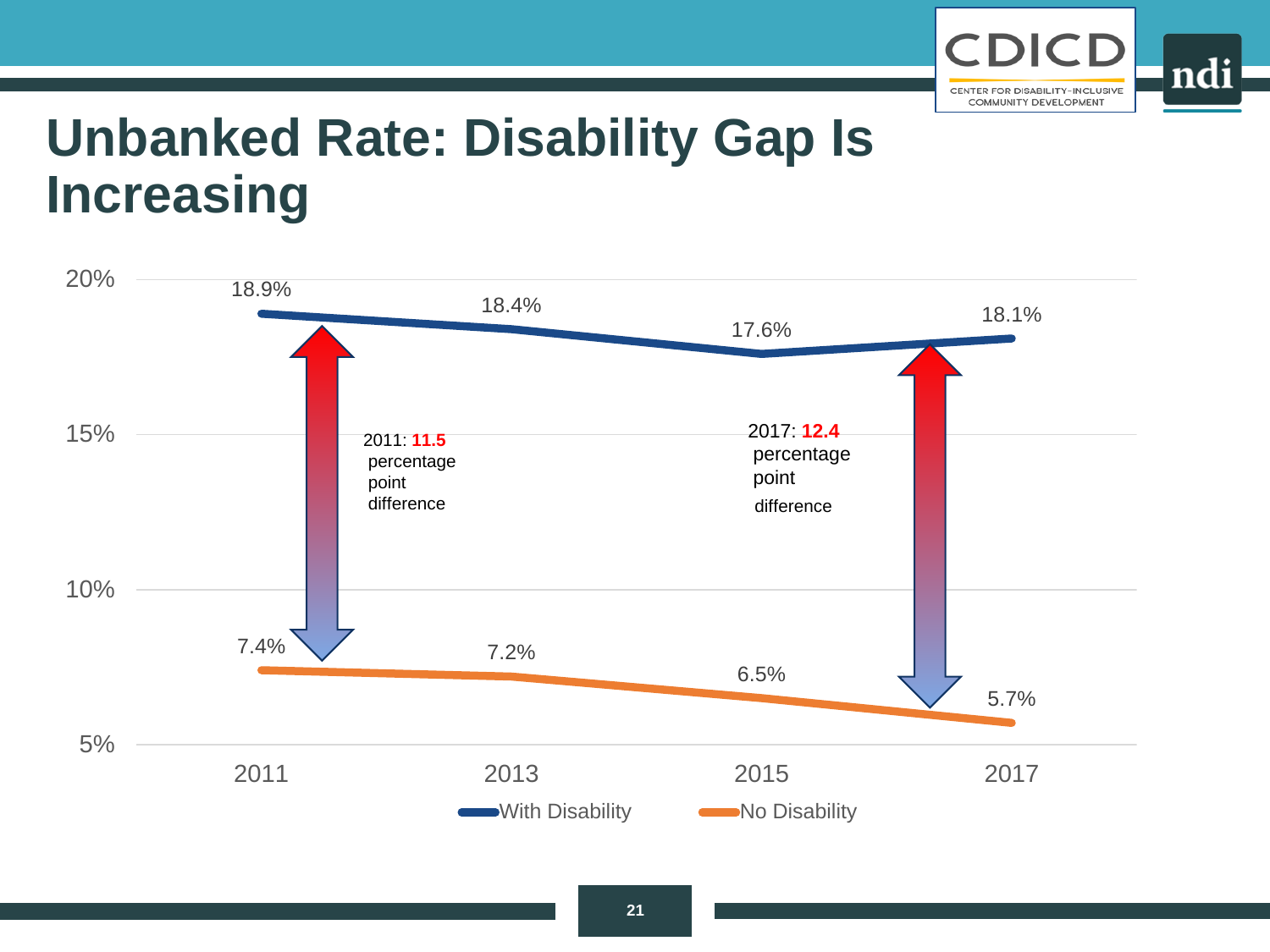

## **Reasons for Being Unbanked**

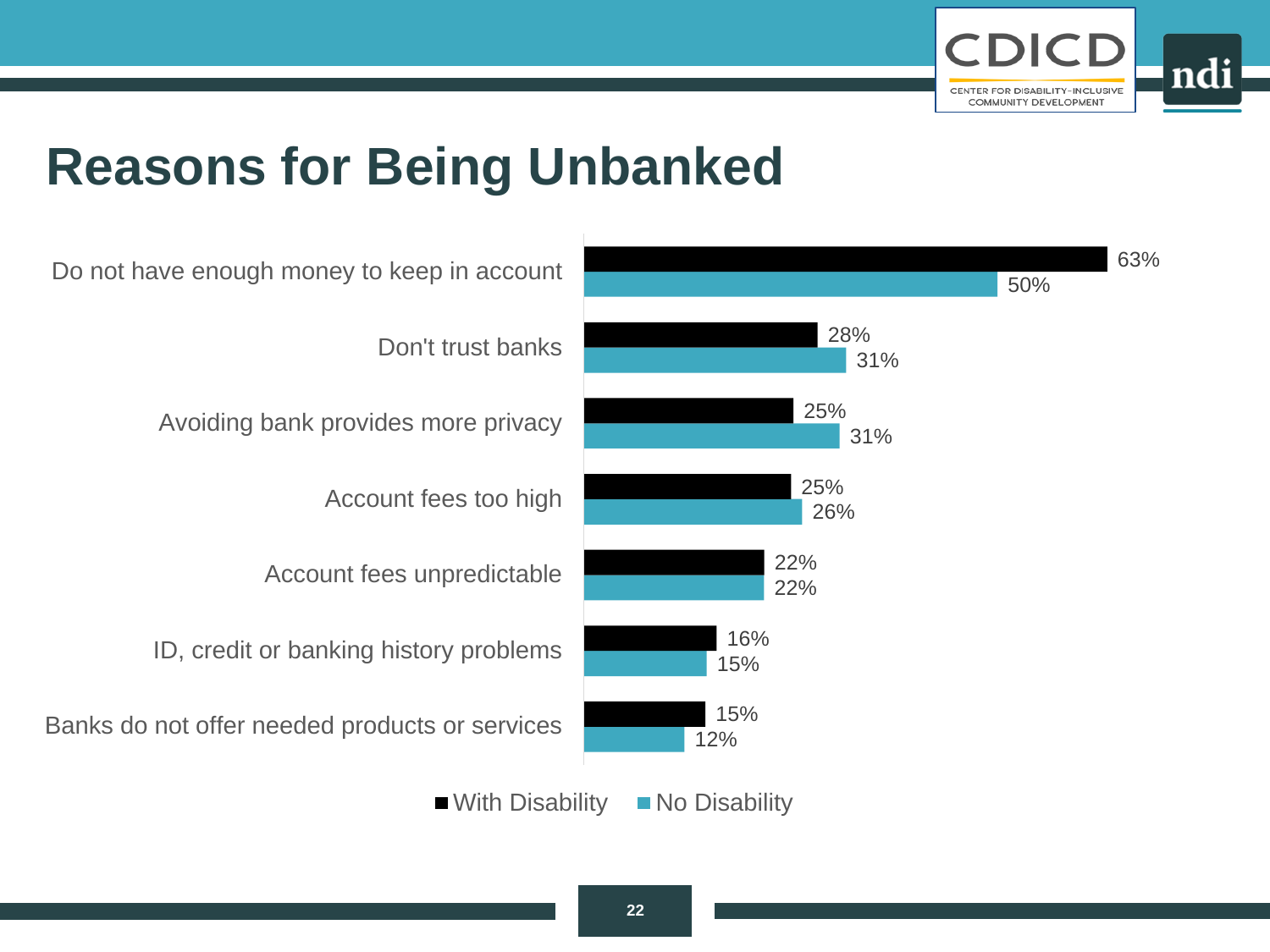

## **Reasons for Being Underbanked—Focus Group Findings**

- Used check cashing services so they could get immediate access to their funding rather than wait for the check to clear at the bank.
	- o Delay resulted in overdraft fees
	- o Overdraft fees were significant
- Used non-bank money orders
	- o Avoided overdraft fees because funds were taken from the account immediately so there were no "pending charges"
	- o Provided immediate proof that a bill had been paid
- Felt Unwelcome by their bank
	- o Dismissed by bank staff because of income status or disability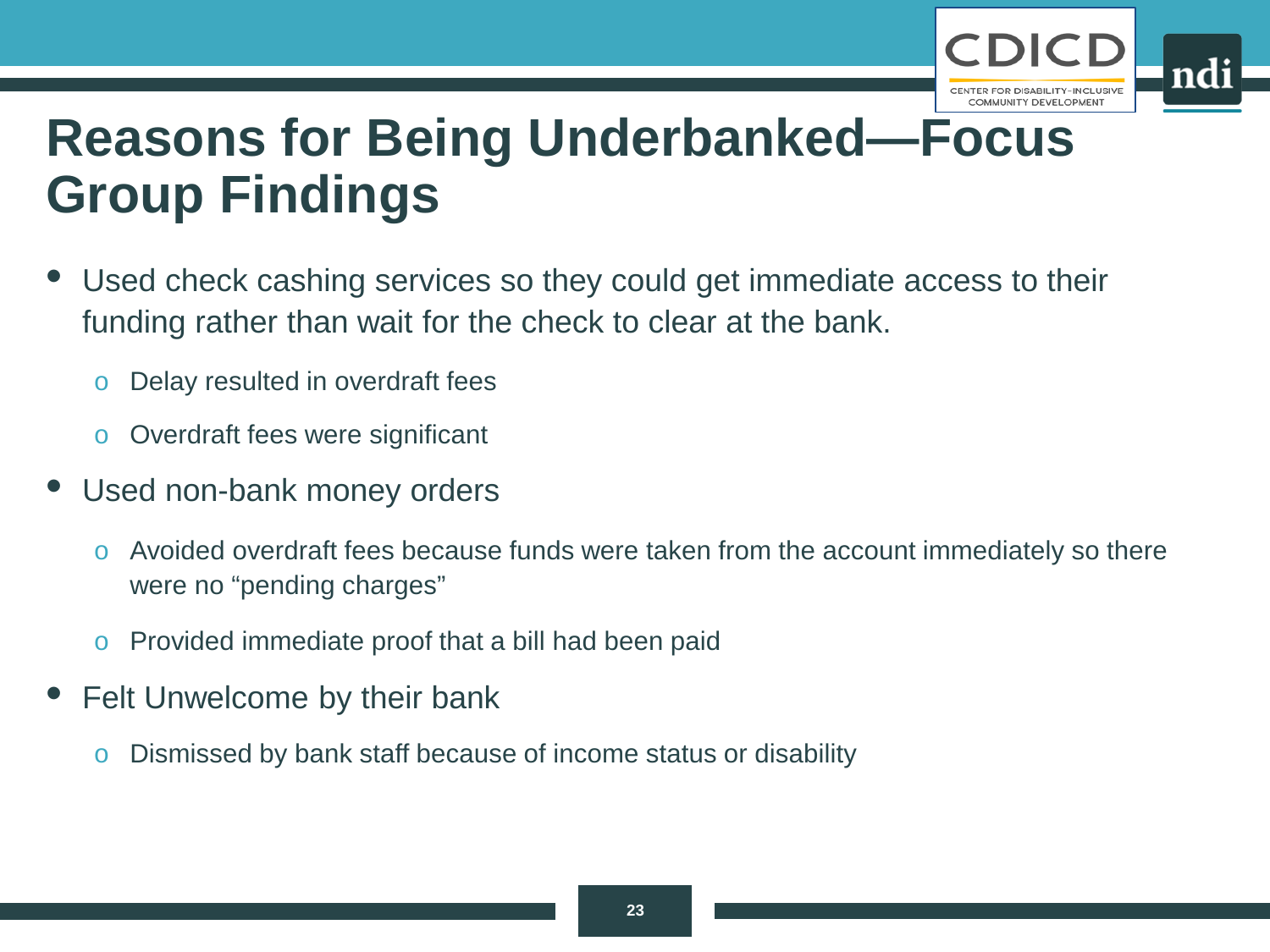

## **Primary Method Used to Access Bank Accounts**

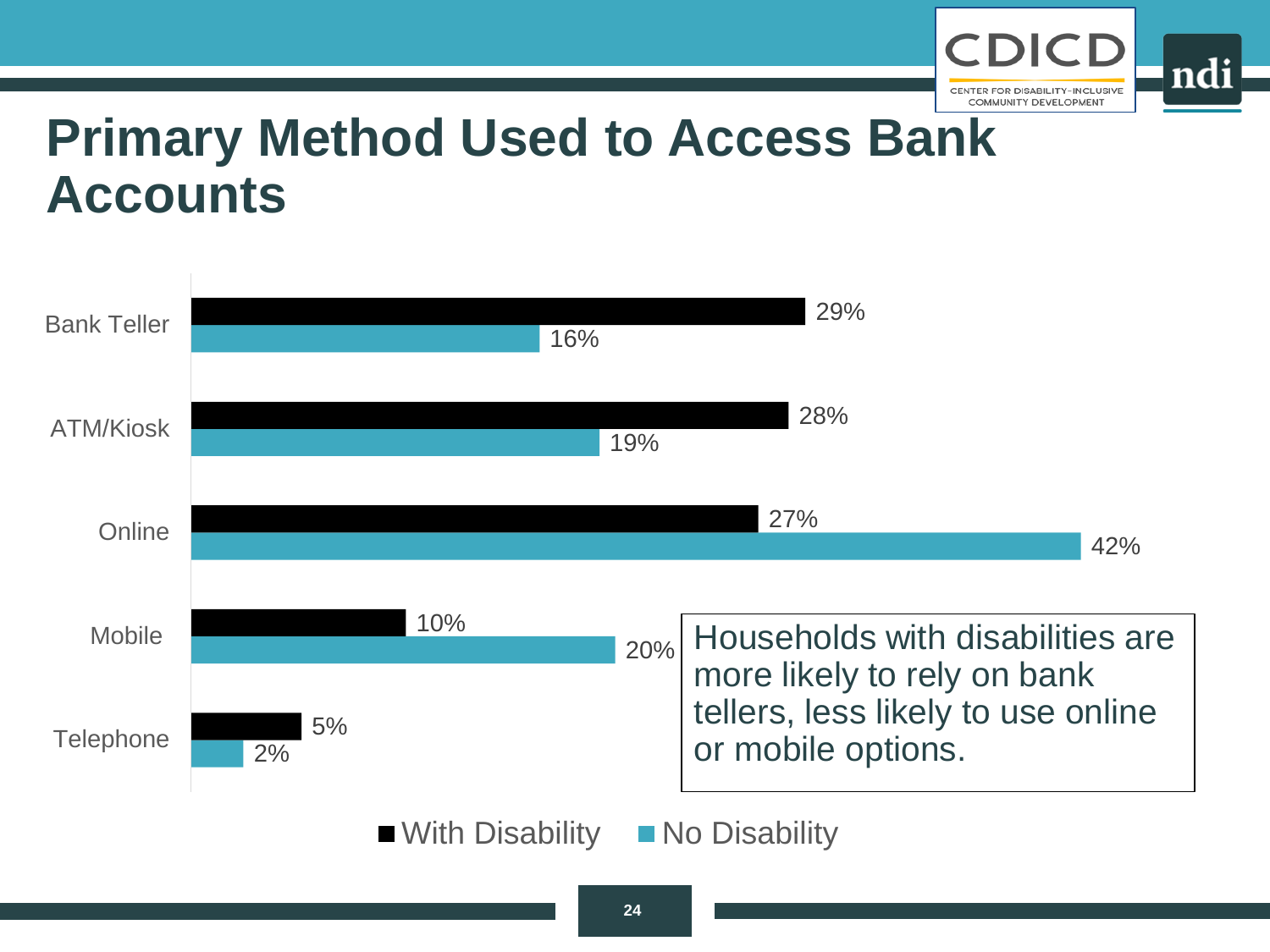

## **Use of Online and Mobile Technology among those who have access**

- People with disabilities less likely to have access to smartphone and internet, but disability gap has been declining since 2013.
- But…among those with access to the technology, people with disabilities are less likely to use it for banking.
- Disability gap in use of mobile phones for banking has grown slightly since 2015.



- Use mobile banking IF you have a smartphone
- Use internet to access account IF you have access to internet at home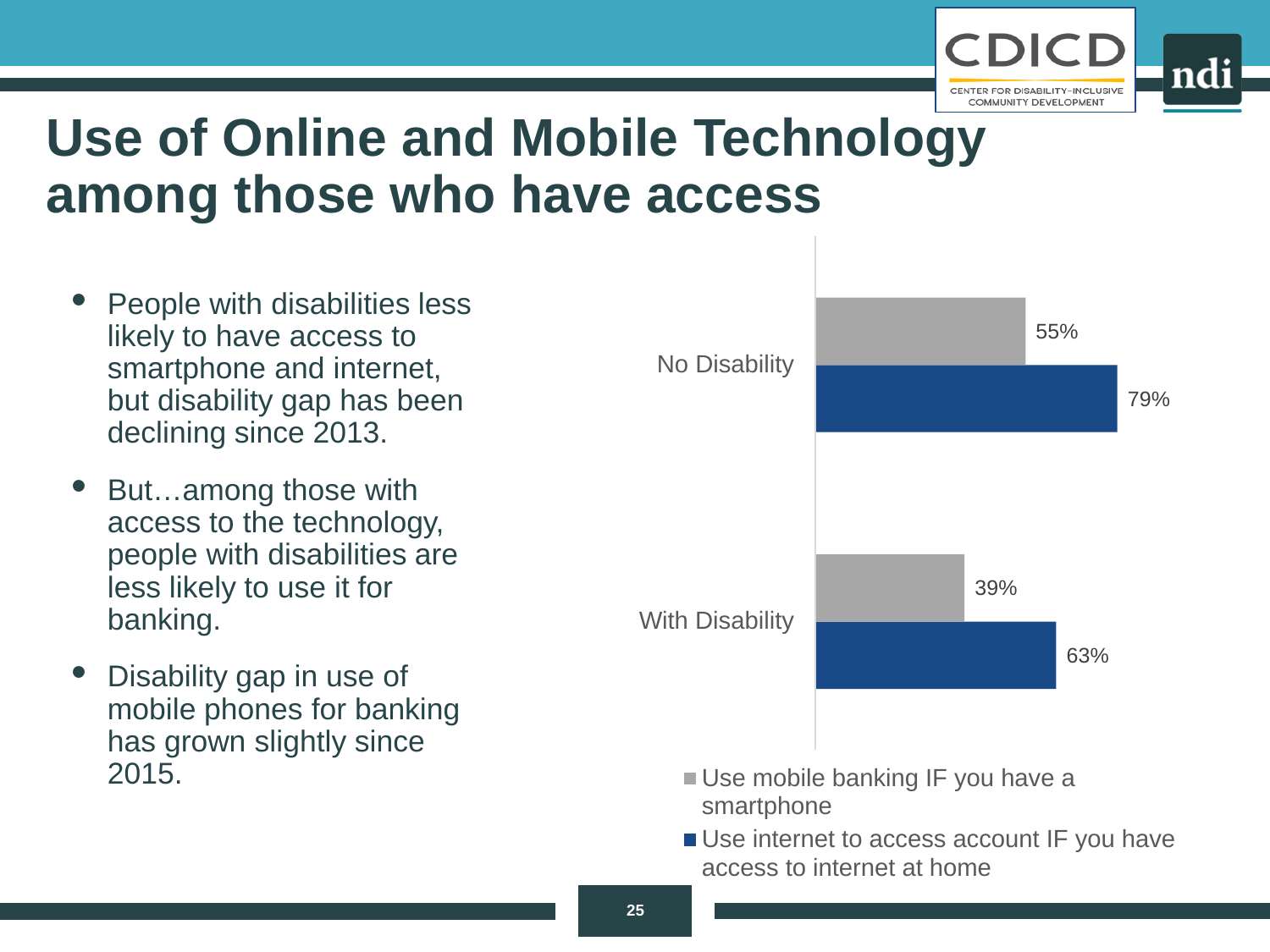

ndi

## **Methods Used to Access Accounts: Focus Group Highlights**

### **Bank Branch**

- + Like to develop a personal relationship to solve problems when they arise
- + Resistance to Change "I like the old style of banking"
- Some reported biased attitudes, issues with physical accessibility, challenges using the flat touch screen in the branch

## **ATM**

- + Convenient
- Some felt unsafe
- Confusion about the use of audio prompt

### **Automated Phone**

- + Convenient
- Deaf users frustrated that banks often won't take calls from video relay service

### **Online and Mobile**

- + Convenient
- + Switch to electronic statement positive for people who are blind
- Can be difficult to navigate
- Not always fully accessible
- "When the website changes, you have to learn it all over again. It's a learning process that can be time consuming"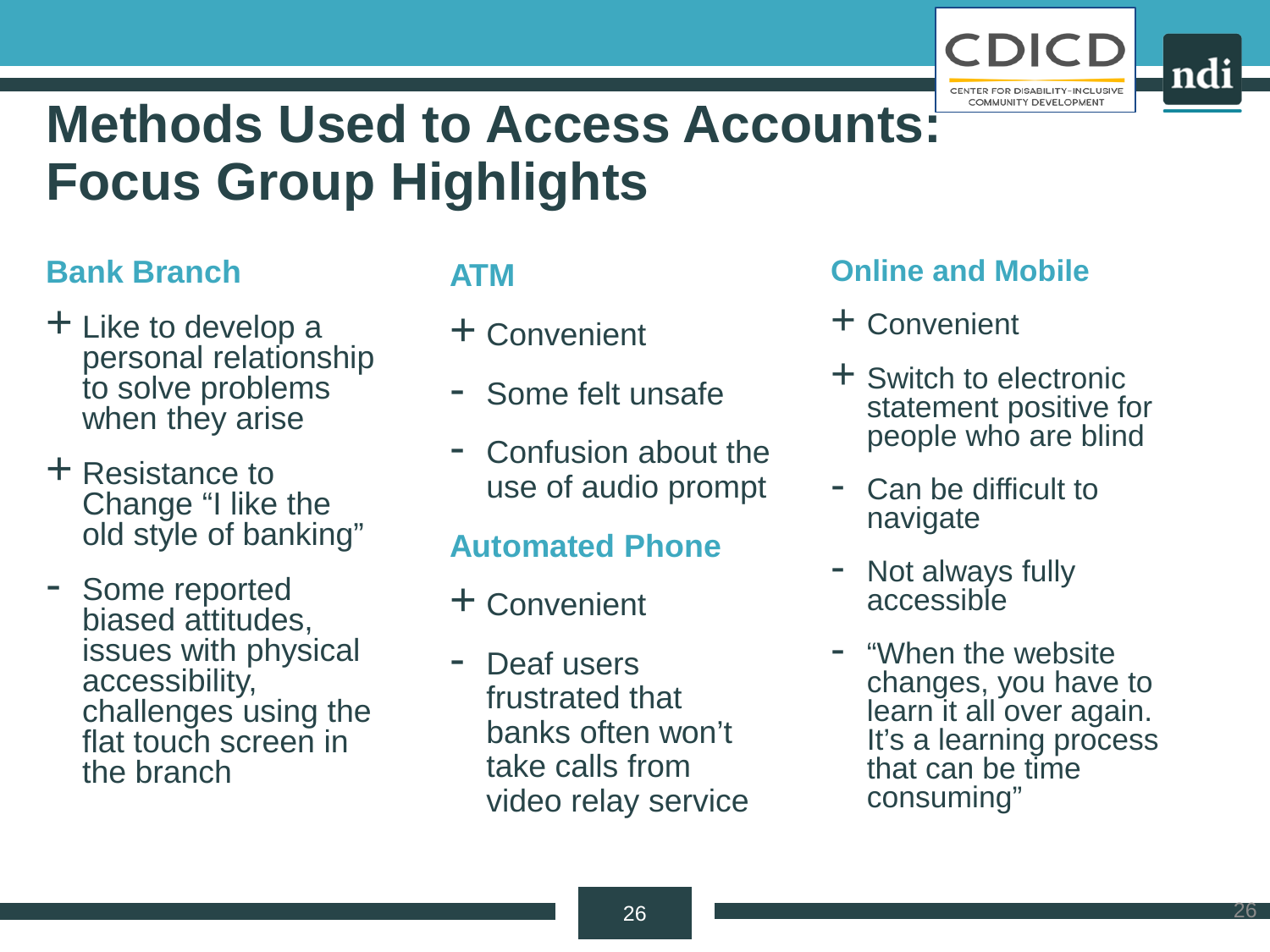

## **Use of Alternative Financial Services**

- Transaction AFS Money orders, check cashing, remittances
- Credit AFS Pawn shops, payday loans, rent to own, refund anticipation loans
- Focus Groups:
	- o Participants understood the dangers of credit AFS, but the few who used it felt they didn't have a choice.
	- o Chose to use money orders and check cashers for reasons identified earlier.

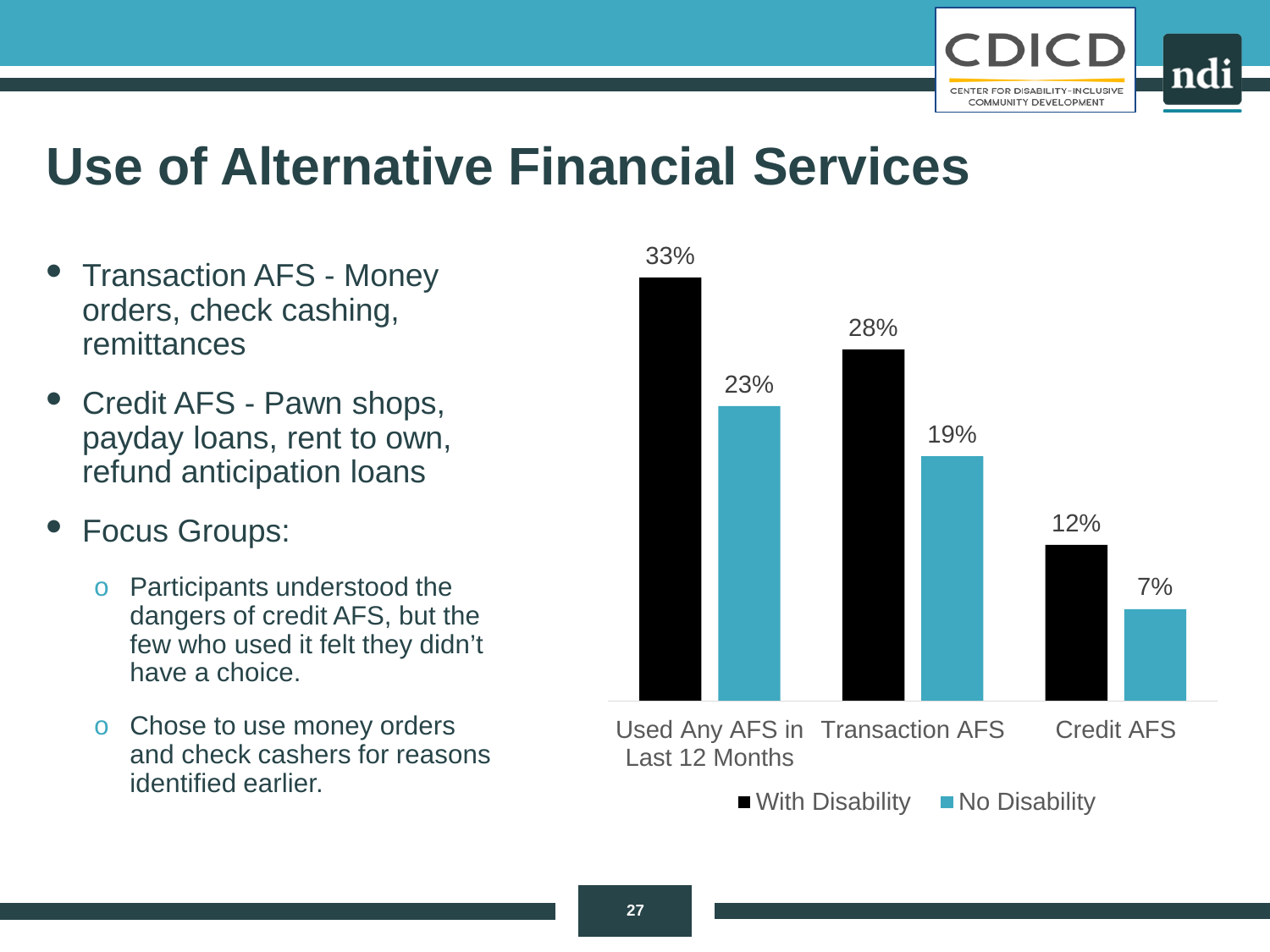

## **Saving for Unexpected Expenses**

- 39% of households with a disability and 63% of households with no disability saved for unexpected expenses or emergencies in the past 12 months.
- Households with disability are less likely to save than those without disability with the same income.
- Focus groups cited two primary reasons for their lack of savings: (1) having insufficient funds and (2) fear of losing SSI benefits.
- Even when they did save, households with a disability were less likely to use a savings account and more likely to keep savings at home or with friends.

| <b>Household Characteristic</b> | <b>With</b><br><b>Disability</b> | <b>No</b><br><b>Disability</b> |
|---------------------------------|----------------------------------|--------------------------------|
| All                             | 38%                              | 63%                            |
| <b>Family income</b>            |                                  |                                |
| <b>Less than \$15,000</b>       | 19%                              | 35%                            |
| \$15,000 to \$30,000            | 32%                              | 41%                            |
| \$30,000 to \$50,000            | 49%                              | 55%                            |
| \$50,000 to \$75,000            | 56%                              | 66%                            |
| <b>At least \$75,000</b>        | 69%                              | 76%                            |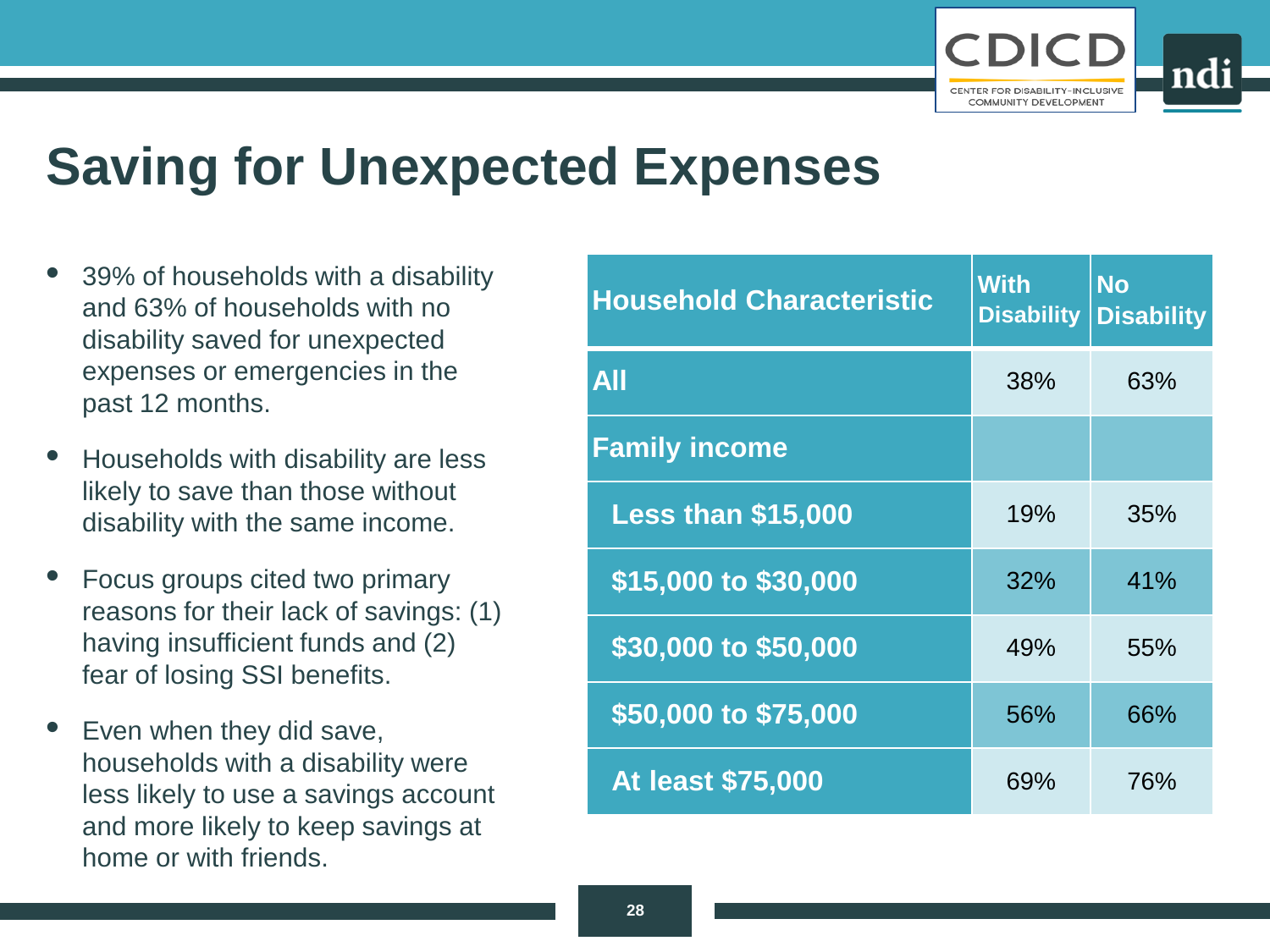

# **Use of Mainstream Credit**

Households with disabilities are much less likely to use any mainstream loan/credit products

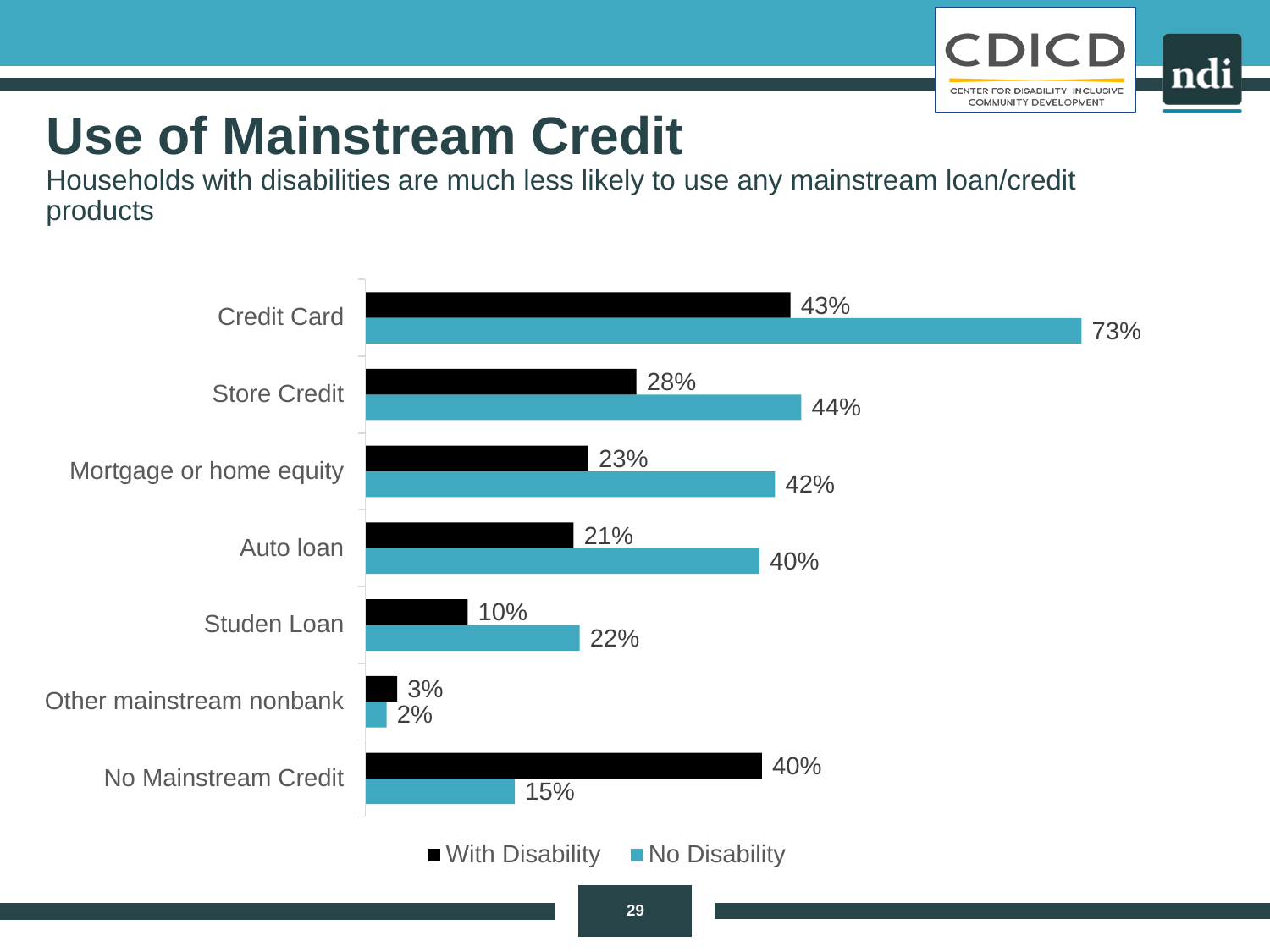

## **Unmet Need for Credit**



- 19 percent of households with a disability have an unmet need for credit.
- Focus Groups: People are credit constrained because of:
	- o Low credit scores,
	- o Obtained credit before the onset of disability. Onset of disability forced them to reduce their work hours or leave their job making it challenging to pay off debt.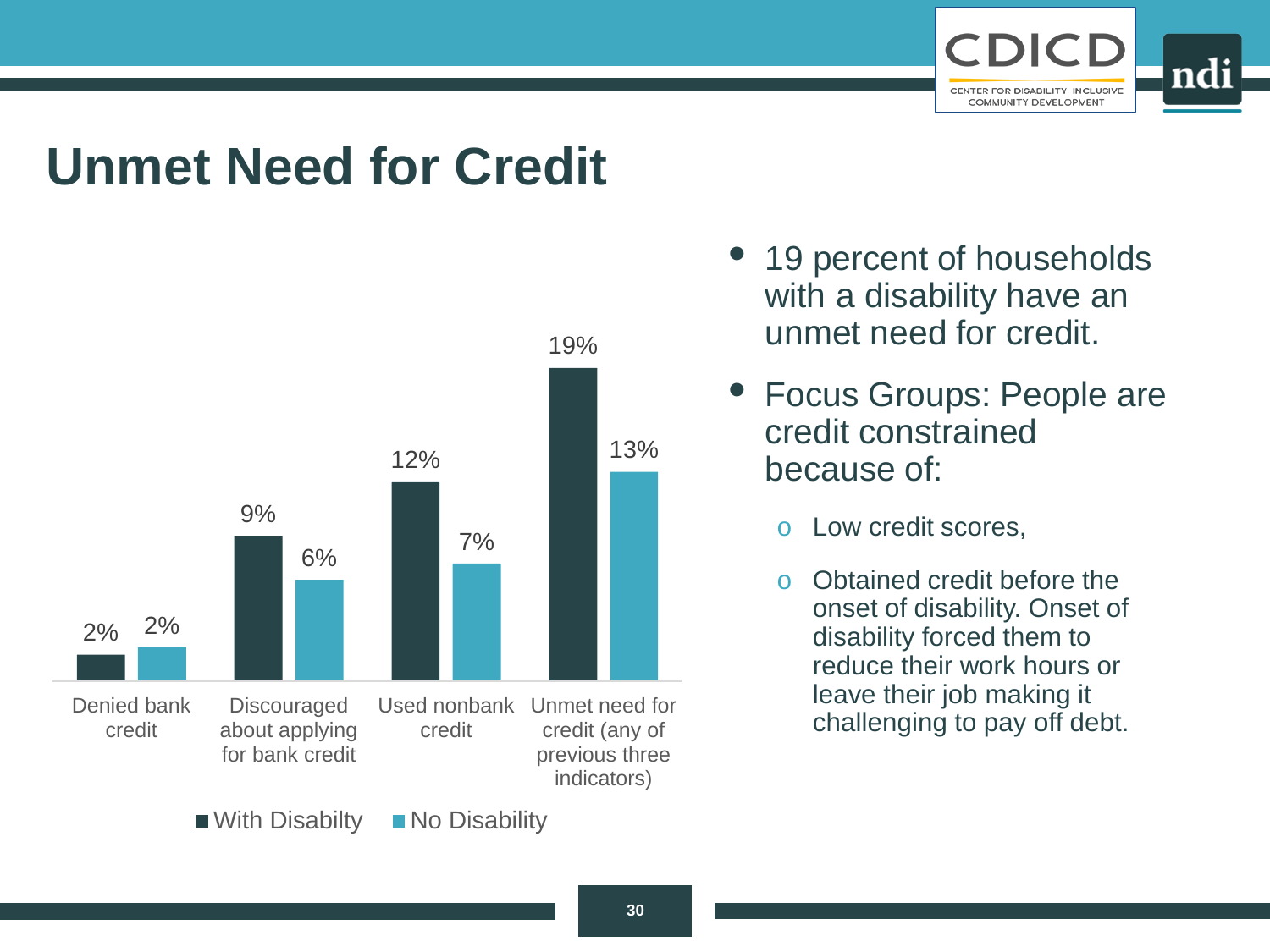

## **Percentage of Households with No Mainstream Credit Products Disability Gap Increased between 2015 and 2017**

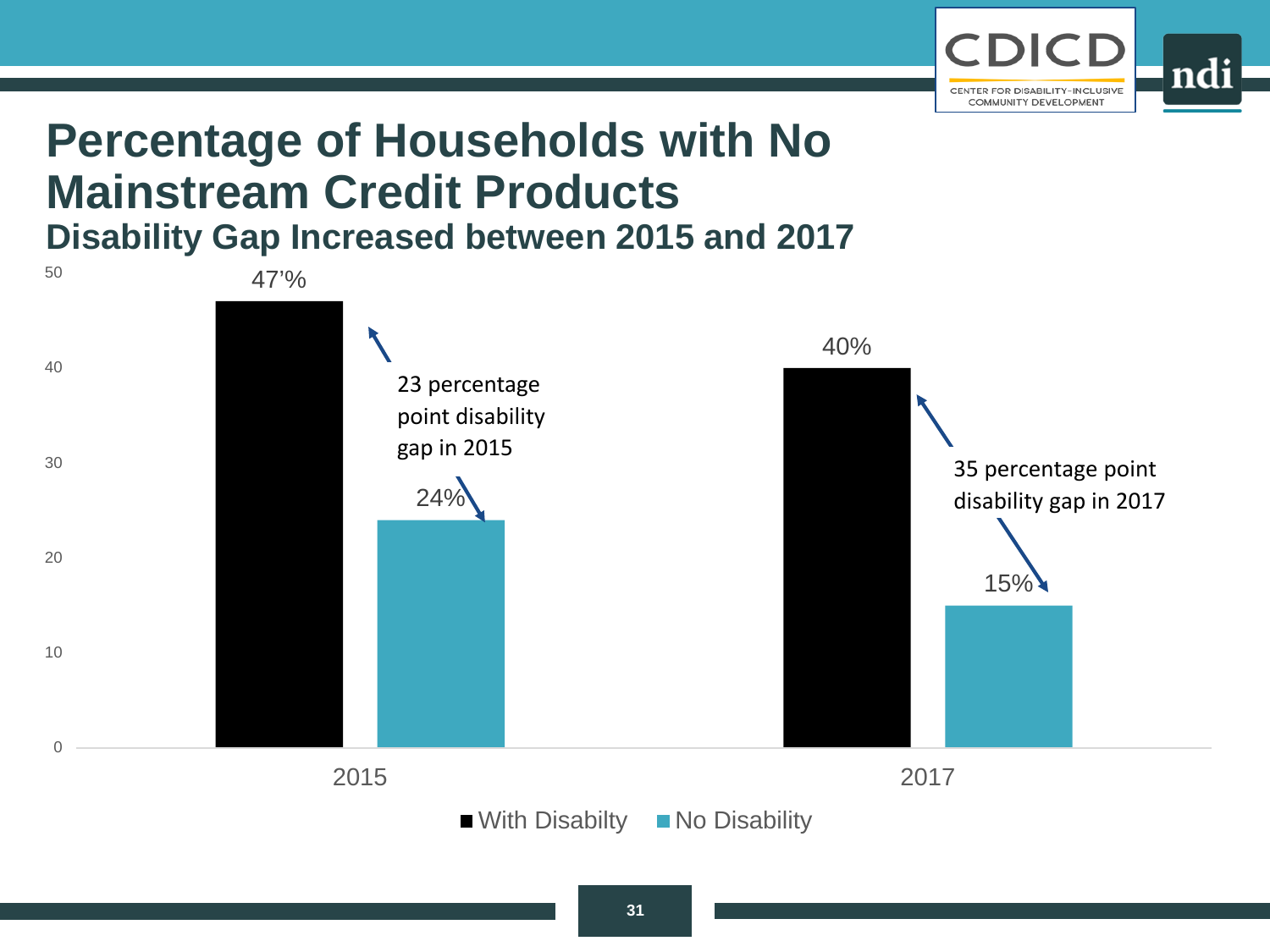

## **Implications**

- **Access: Drawing Customers into Mainstream Financial Services**
	- o Take Advantage of Teachable Moments: Using Publicly Funded Distribution **Channels**
	- o Build Trust and Transcend Compliance for Superior Customer Service
- **Sustainability: Keeping Customers in the Banking System**
	- o The Modernization of the Community Reinvestment Act (CRA)
	- o Encourage Opening ABLE Accounts as a Pathway to Financial Inclusion
- **Growth: Deepening Banking Relationships and Fostering Financial Empowerment**
	- o Target the Economic Inclusion Potential of Mobile Financial Services
	- o Revisit the Definition and Oversight of Financial Inclusion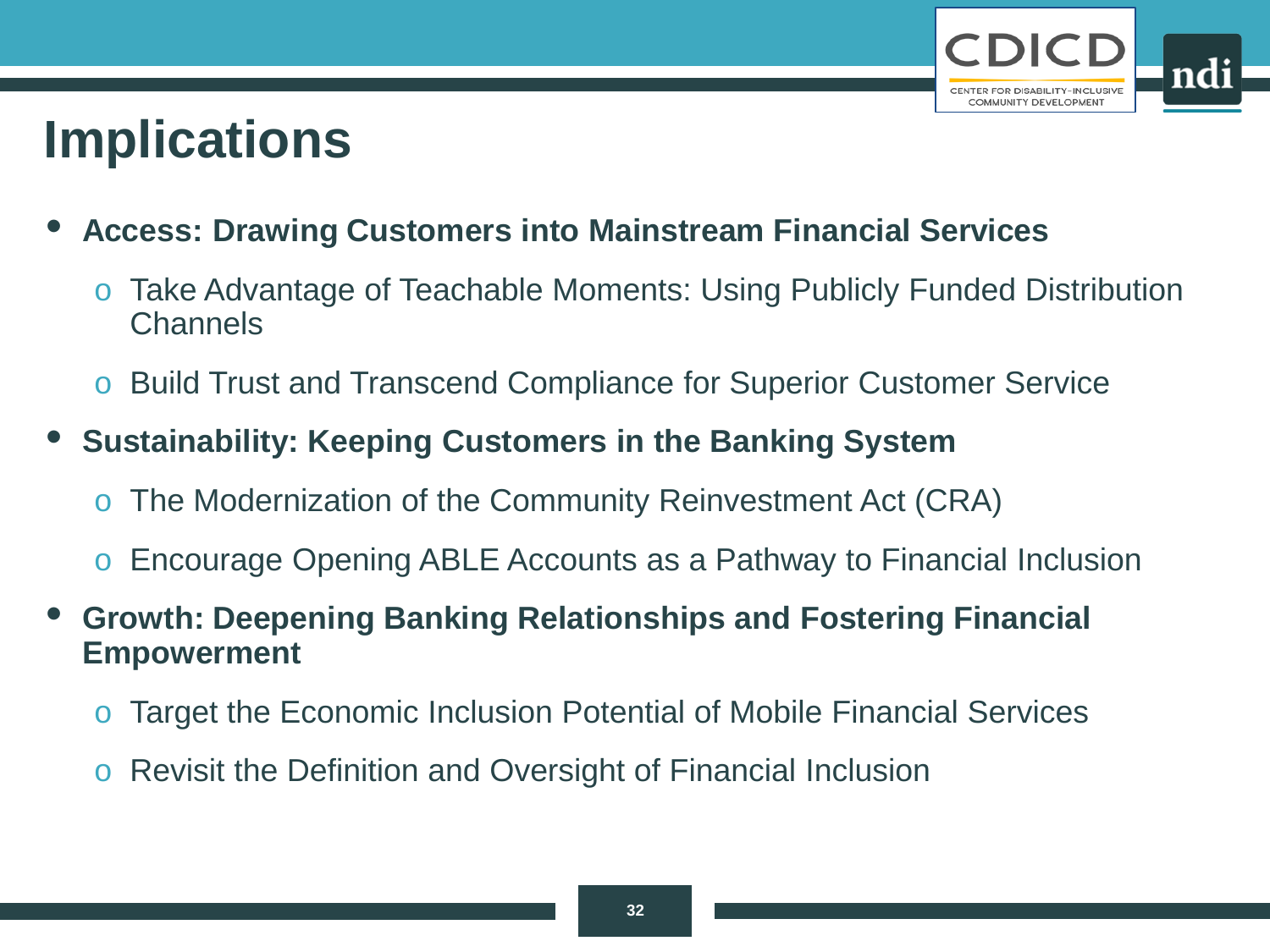

## **Audience Questions**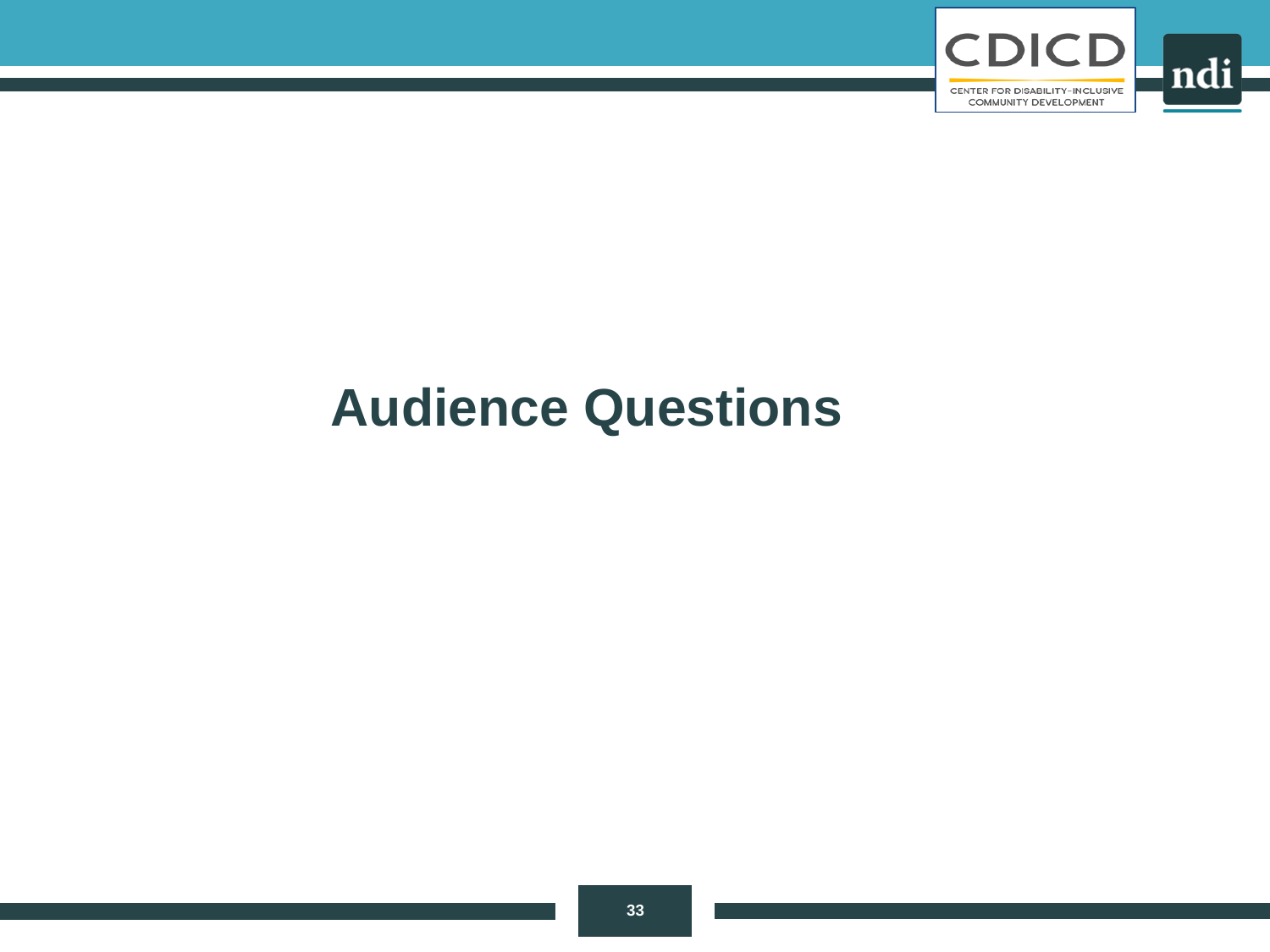

## **Questions**

- 1. Every two years, the FDIC works with the Census Bureau to learn more about the financial behavior of unbanked and underbanked households. Over the last six years, what are important trends you can share with our audience?
- 2. There is increased reliance on online banking rather than physical branch delivery of financial services. Is this helping reduce the numbers of unbanked households or is it creating further challenges?
- 3. Access to credit is a systemic problem for low-income individuals with disabilities with great reliance on alternative financial services. What banks can do to change this picture?
- 4. Over the past six years, there has been little progress in moving LMI people with disabilities from unbanked and/or underbanked status. Do we have any knowledge as to why?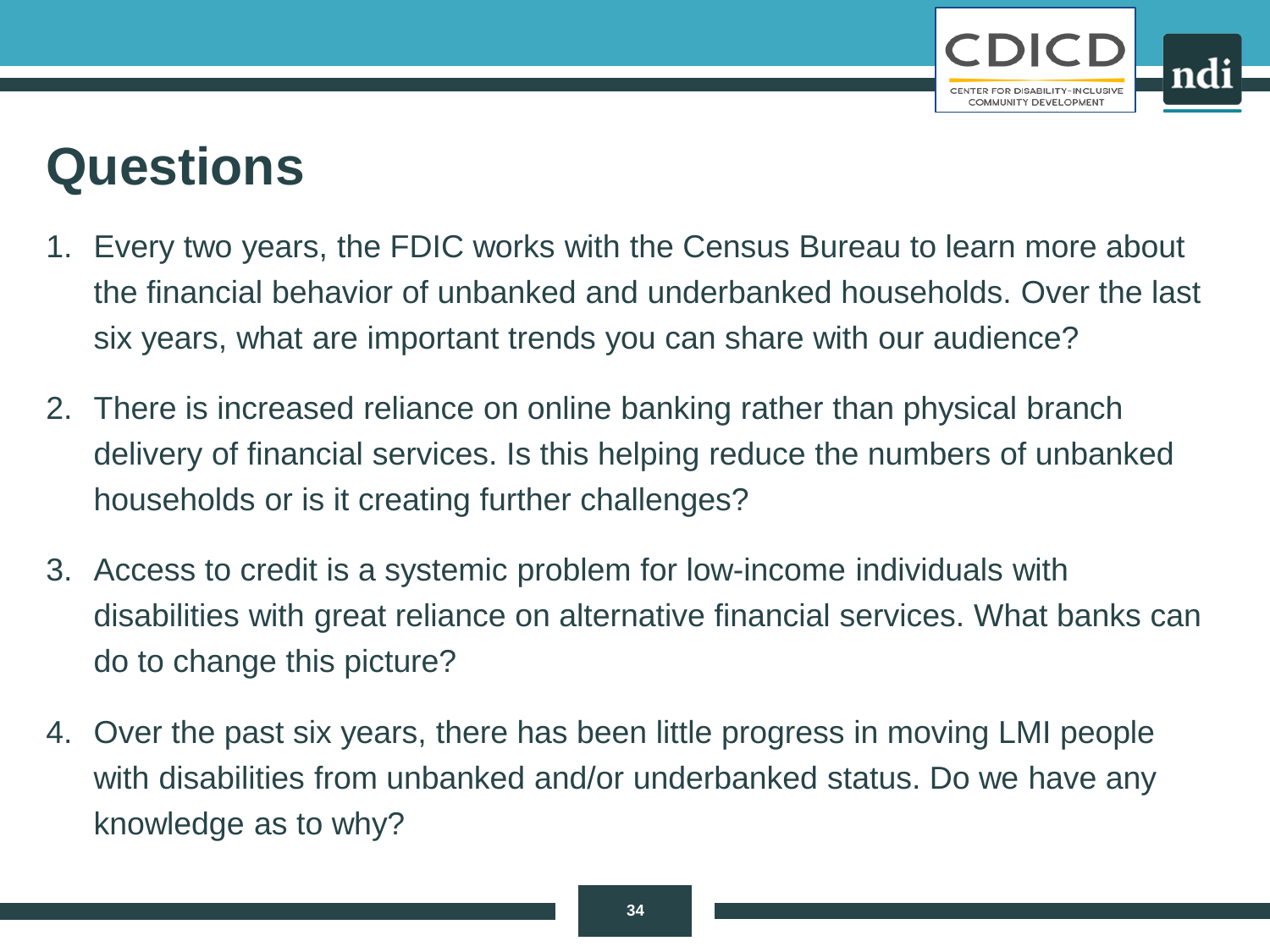

## **Questions (continued)**

- 5. Keith, any things you can share about new questions in the 2019 survey and what new things may be learned?
- 6. Nanette, are there research questions that you can share that would help fill in gaps about what we need to know about financial behavior of people with disabilities?
- 7. Keith, how has this biannual survey informed bank decisions on products and services?
- 8. Nanette and Keith, any closing comments?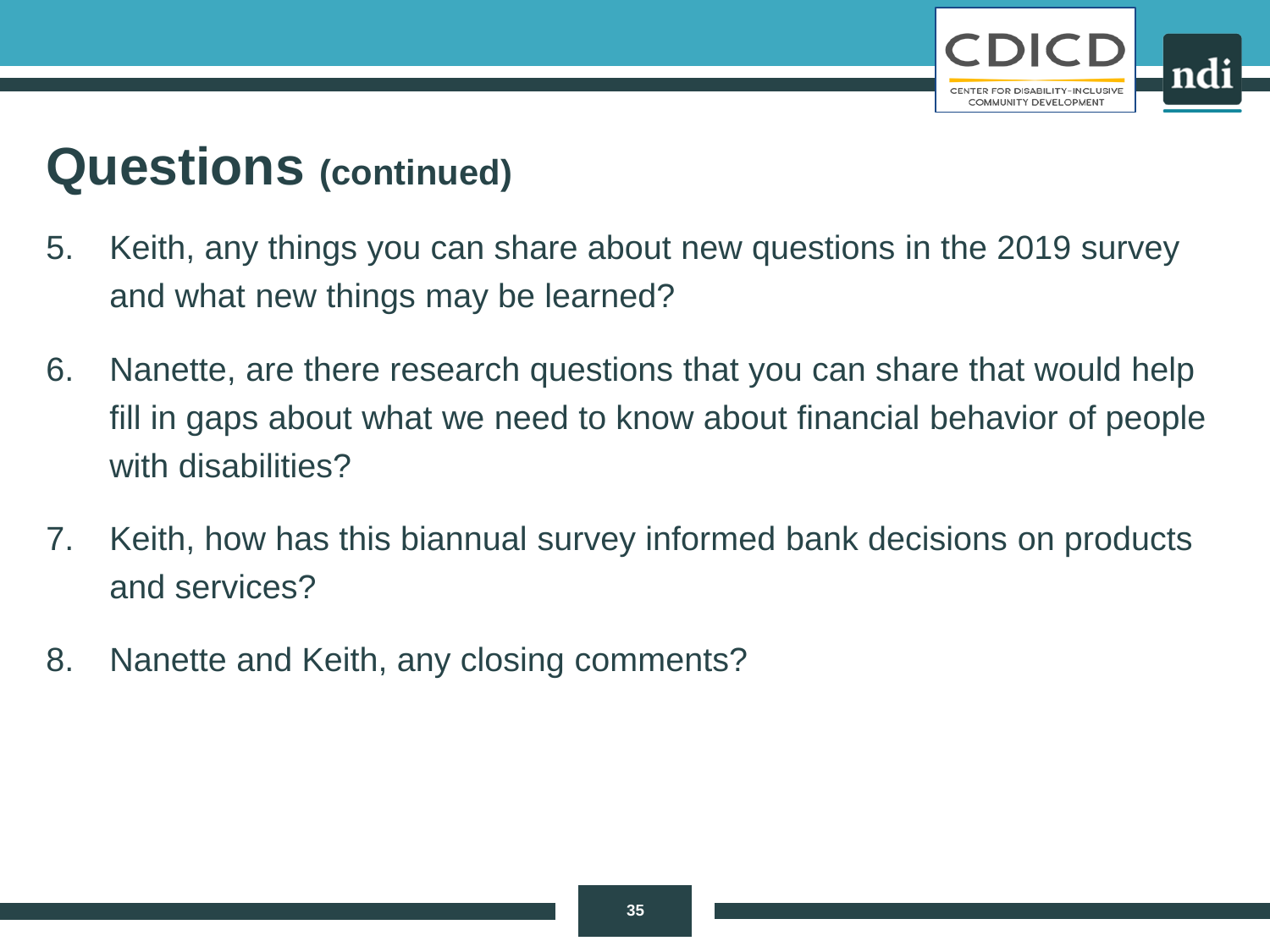

## **Download the Report**

BANKING STATUS and<br>BANKING STAVIORS of<br>FINANCIAL BEHAVIORS **BANKIAL BEHAVIORS 65:**<br>ADULTS with DISABILITIES:<br>ADULTS with DISABILITIES: With UIDED"<br>
Indings from the 2017 FDIC<br>
National Survey of Unbanked<br>
and Underhanked Households<br>
and Indertual Group Research ational aviated Househouse<br>d Underbanked Househouse<br>and Focus Group Research

ndi MATIONAL

**[nationaldisabilityinstitute.org/wp](https://www.nationaldisabilityinstitute.org/wp-content/uploads/2019/11/ndi-banking-report-2019.pdf)content/uploads/2019/11/ndibanking-report-2019.pdf**

**UAL DISABILITY INST**